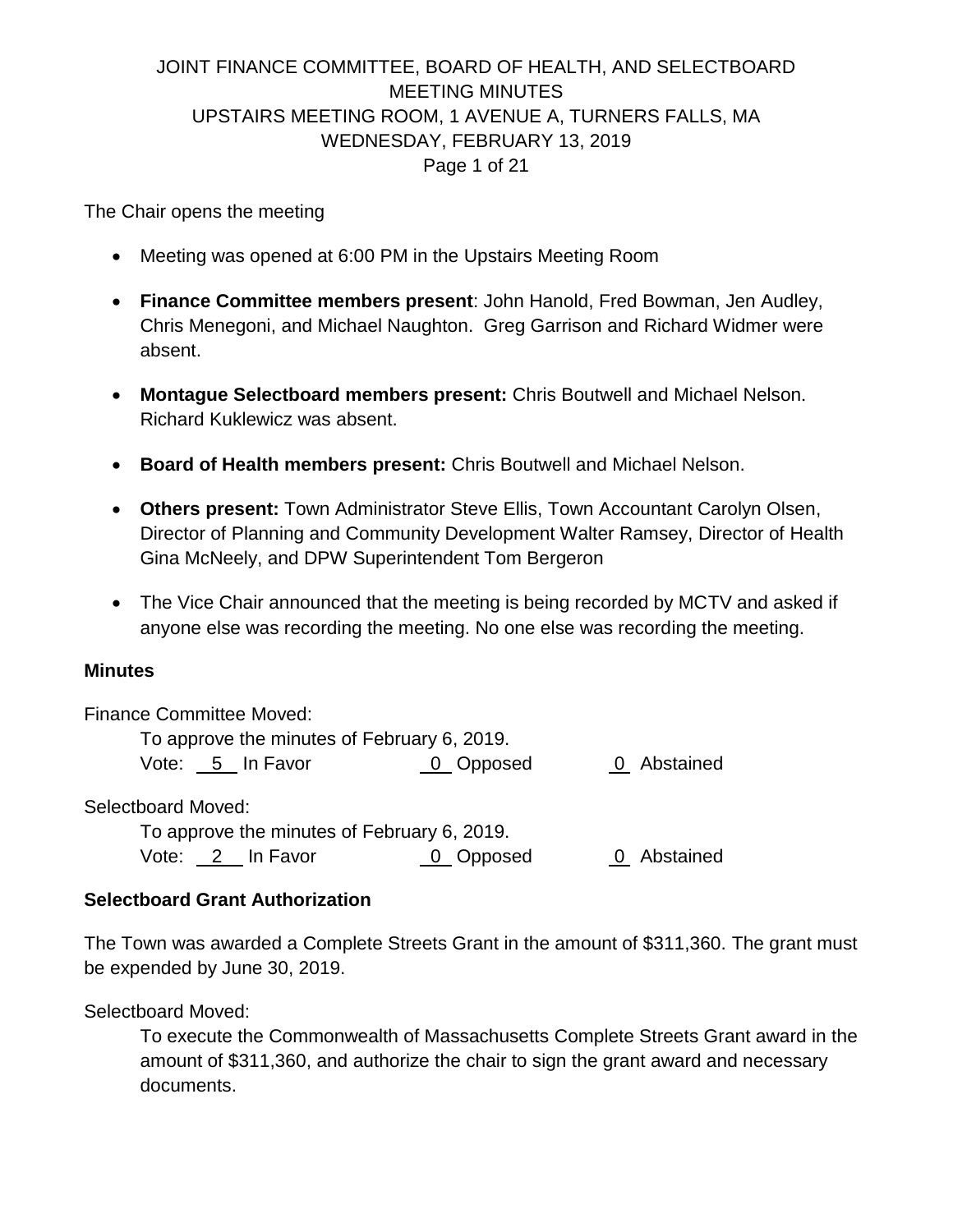# JOINT FINANCE COMMITTEE, BOARD OF HEALTH, AND SELECTBOARD MEETING MINUTES UPSTAIRS MEETING ROOM, 1 AVENUE A, TURNERS FALLS, MA WEDNESDAY, FEBRUARY 13, 2019 Page 2 of 21

Vote: 2 In Favor 0 Opposed 0 Abstained

### **Board of Health Budget Request**

The main change in the Board of Health Budget is a requested increase of \$26,160 in the public health nurse line item in order to hire a part-time town nurse. The current budget of \$4,000 only allows for communicable disease tracking, which we pay the Town of Greenfield to do. The attached Board of Health Questions and Answers provides most of the relevant information.

Additional Discussion:

- Ms. McNeely said it's possible that a nurse could be shared with one or two other towns. This would allow a full-time position with funding shared between communities.
- Mr. Naughton asked for feedback from the Board of Health and Selectboard. Mr. Boutwell said it's been a topic of discussion for years, and there's been difficulty with getting work done with only a 5 hour per week nurse. Now that a section of the Farren is closing, the board is getting more requests for public nurse services, primarily health checks. It's been 5 years since we last had even a 5 hour/week nurse.
- Mr. Nelson noted that there are unfunded state mandates in addition to service requests. Emergency management requires a nurse for tracking communicable diseases. All towns in state need to have emergency plans for public health emergencies, which a nurse could help with. Our current plans are at least 10 years out of date.
- Mr. Boutwell said that use of a FRCOG health agent was considered, but the cost of over \$90/hour is too high.
- Mr. Hanold noted the current vacancy of the Health Inspector and asked what the staffing plan was. Mr. Nelson said the initial plan was to hire new a new inspector, but due to Ms. McNeely's upcoming retirement, the plan changed to hire a new Director of Health sooner, using the unspent budget for the Health Inspector to help fund a new director. The new director would shadow Ms. McNeely for a few months prior to Ms. McNeely's retirement, and could hire a new inspector in Fiscal Year 2020.
- Mr. Naughton asked if 25 hours a week was enough for the Health Inspector. Ms. McNeely said there's enough work to support a fulltime position.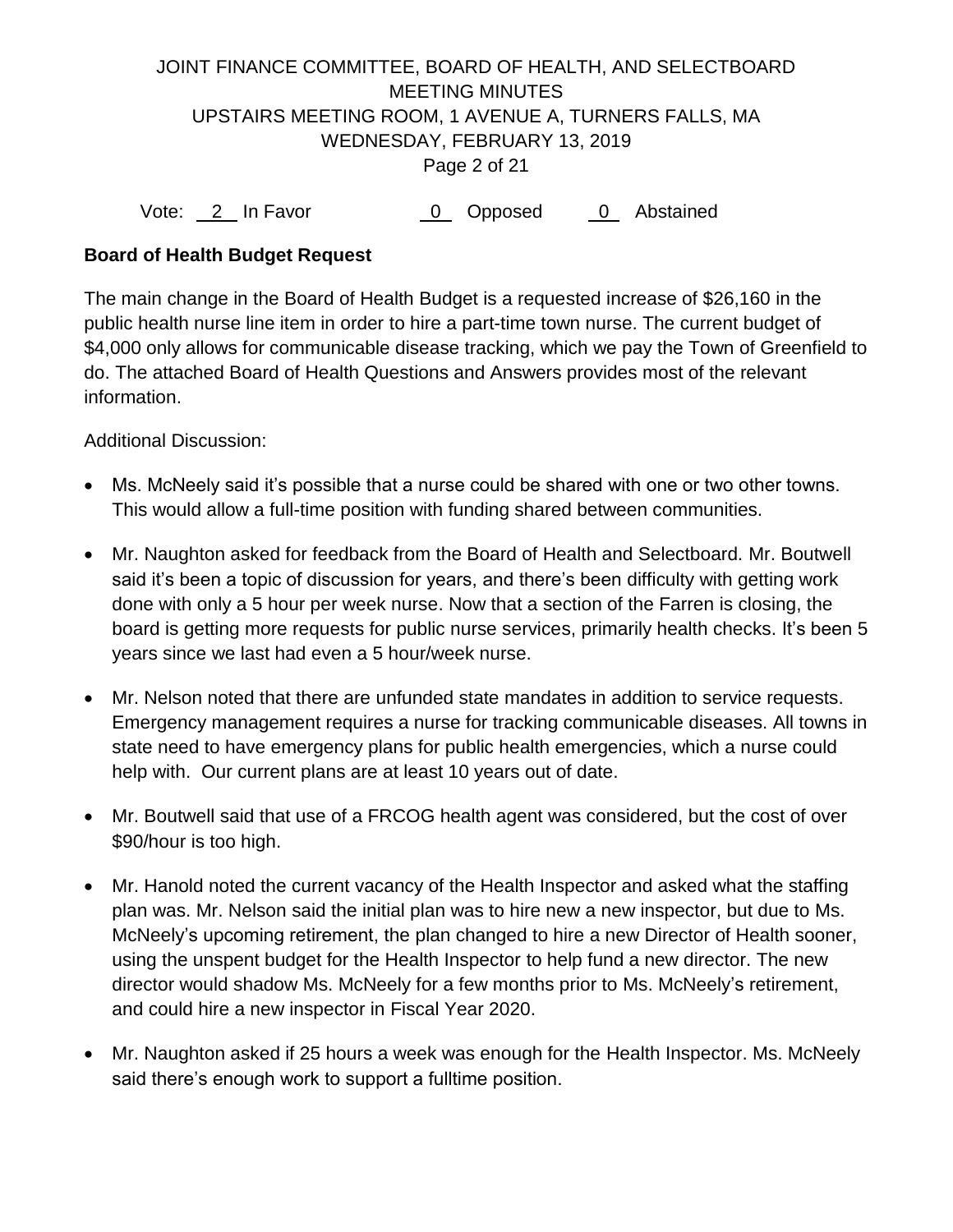## JOINT FINANCE COMMITTEE, BOARD OF HEALTH, AND SELECTBOARD MEETING MINUTES UPSTAIRS MEETING ROOM, 1 AVENUE A, TURNERS FALLS, MA WEDNESDAY, FEBRUARY 13, 2019 Page 3 of 21

- Ms. Audley said Ms. McNeely's retirement will be a loss for Montague, and that Ms. McNeely would be hard to replace, but noted that this does create an opportunity to decide on the ideal configuration for the Board of Health staffing. Ms. Audley is interested in looking at how other towns manage the department. Her research shows that most towns with nurses aren't comparable to Montague. Mr. Naughton asked Ms. Audley to share her research results through Ms. Olsen via e-mail, and expressed interest in what the ideal staffing model would be.
- Ms. McNeely said that most cities and towns have a local Board of Health. There are also a few health districts in the state, notably the long-time Quabbin health district serving Belchertown, Ware and Pelham. The important thing about districts is that each Board of Health maintains control over its town. Other models have a health commissioner and local boards are lost. There's also the cooperative health service from the Franklin Regional Council of Governments (FRCOG), which offers various services cafeteria style. Currently 11 towns use FRCOG health services. Ms. McNeely also noted that boards of health are historically viewed as being expendable.
- Mr. Hanold expressed his disappointment that the Board of Health supported the addition of a Public Health Nurse only when Ms. McNeely's retirement and the re-assignment of the Health Inspector made the issue urgent.
- Ms. McNeely noted that there is increasing need for a nurse to deal with new health issues resulting from climate change and its impact on diseases and emerging pathogens.
- Mr. Boutwell said the Board of Health has considered sharing a director with another community. Mr. Naughton is interested in result of that discussion, which will be on next week's Board of Health agenda.
- Mr. Menegoni asked if a full time person could fill both the nurse and inspector positions. Mr. Nelson said this was considered, noting that the skill sets are quite different, but it's possible with right person.
- Mr. Ellis said he is looking forward to working with the board on the hiring process and said that the best staffing model may influence whom we hire, but whom we hire could also influence staffing decisions.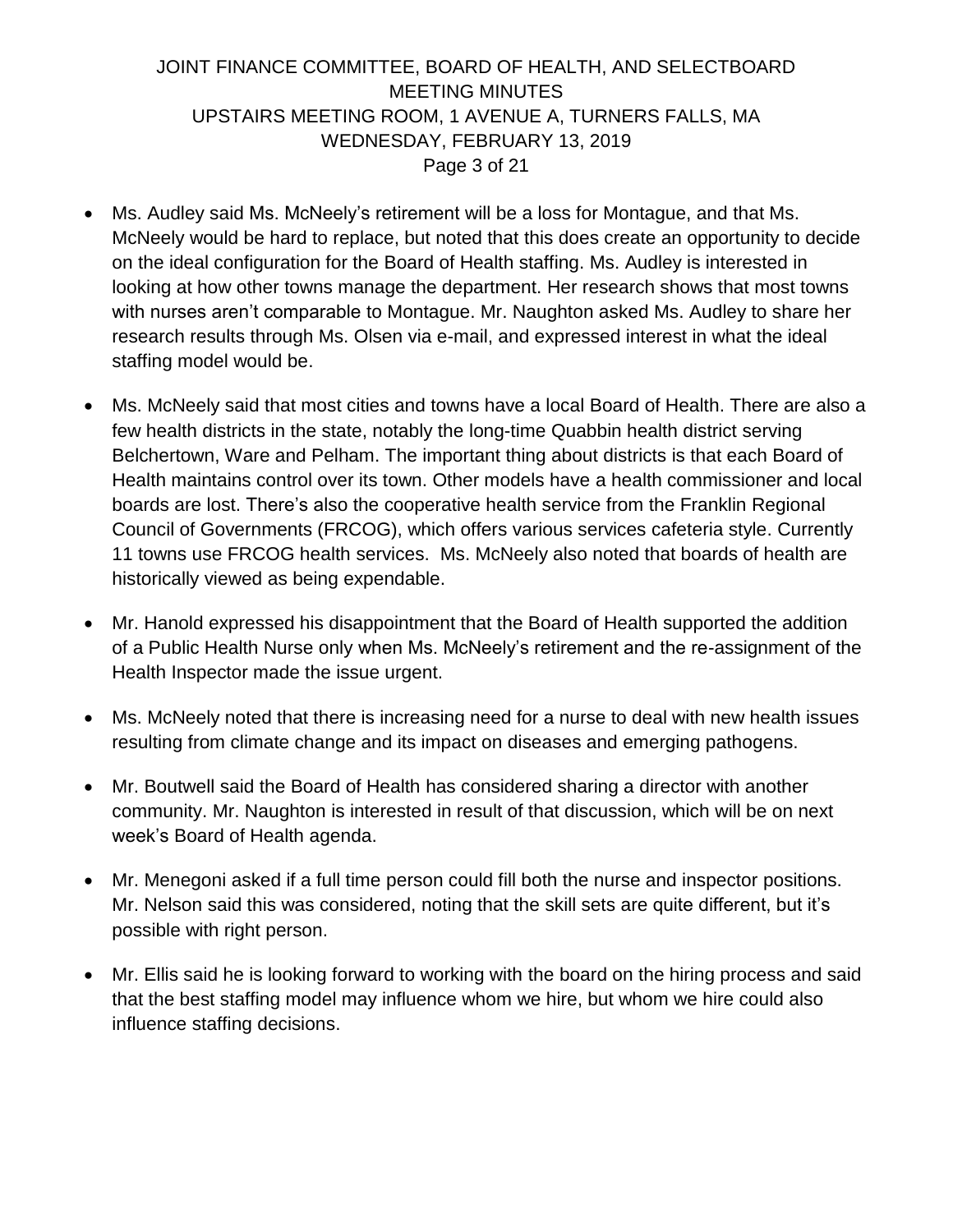# JOINT FINANCE COMMITTEE, BOARD OF HEALTH, AND SELECTBOARD MEETING MINUTES UPSTAIRS MEETING ROOM, 1 AVENUE A, TURNERS FALLS, MA WEDNESDAY, FEBRUARY 13, 2019 Page 4 of 21

#### **DPW Budget Requests**

Also see attached DPW Questions and Answers

Additional Discussion:

- After expected retirement at end of 2019, there will be only one employee who was employed when Mr. Bergeron started.
- The new Working Foreman is working out very well.
- Mr. Naughton asked if building maintenance and grounds maintenance are adequately staffed. Mr. Bergeron would like to add two employees who would trim tree canopies with the bucket truck. This is becoming an issue with large trucks. The Grounds staff trims trees between mowing and snow season, but with more staff they could do this all year long. Mr. Naughton asked if this would take more than one or two years to get caught up. Mr. Bergeron said there's enough work to keep two additional people busy each year.
- Mr. Naughton asked about canopy trimming and if the town would be liable for damage caused by low-hanging branches. If a vehicle gets hit by branches, town is liable for damages. Mr. Bergeron added that if staff is hired for canopy work, there must be two for safety – one on the bucket truck and one on the ground.
- Mr. Nelson asked what grounds staff do in winter. They maintain equipment, plow and sand, then some clean sidewalks. The department has extended the area of sidewalks they clear due to public requests.
- Ms. Audley asked about building maintenance. There are two full time employees in this area who do minor repairs and general maintenance. They prioritize their work themselves, and this seems to work out well. Mr. Ellis added that bigger and more complicated jobs are sourced out as our staff doesn't have the time to do this work.

#### **Selectboard Budget Requests**

Also see attached Selectboard Departments Questions and Answers

Additional Discussion: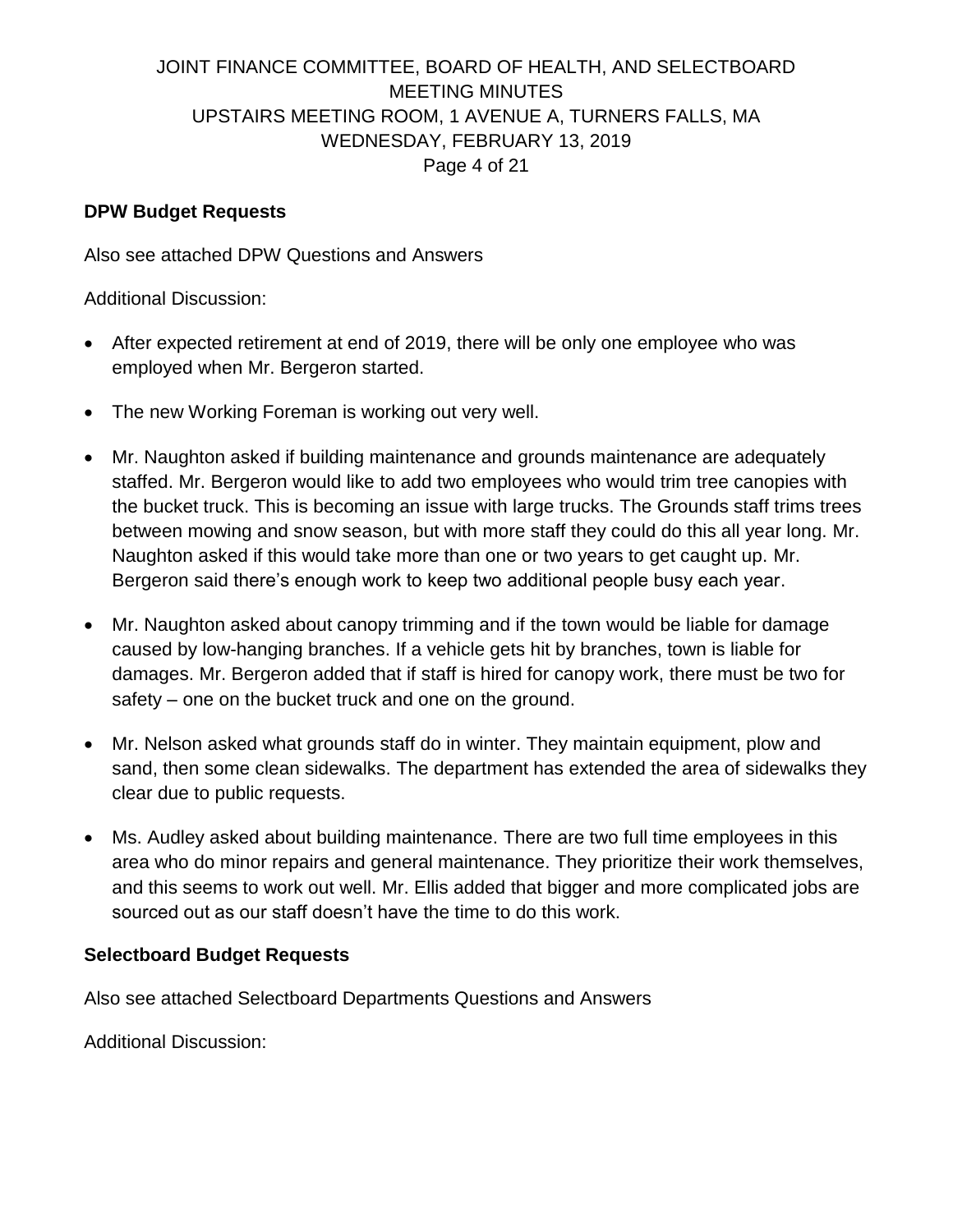## JOINT FINANCE COMMITTEE, BOARD OF HEALTH, AND SELECTBOARD MEETING MINUTES UPSTAIRS MEETING ROOM, 1 AVENUE A, TURNERS FALLS, MA WEDNESDAY, FEBRUARY 13, 2019 Page 5 of 21

- Mr. Ellis said that he tried to hold costs constant were possible although some budgets have modest increases. Many things suggested as budget proposals have not been requested. There areas of needs of within the administrative infrastructure, most notably human resources, which is currently scattered among several departments. We have a personnel board but no specific human resources staff. Mr. Ellis recently met with a consultant who said it's an area in which towns tend to not spend, but then are forced to spend after running afoul of labor laws. There is also a lack of procurement capacity beyond the Town Administrator, even with some department heads doing certain levels of procurement. Mr. Ellis has requested an increase in line 5315 (Other Professional/Technical) for procurement assistance.
- Mr. Naughton asked how many people in town have signed up for Code Red. Mr. Ellis will try to find out. Mr. Naughton also asked for more consistency in use of Code Red, as well consistency in where information is provided. Various information is currently provided via Code Red, on town website and on Facebook. Mr. Naughton asked if this is best use of \$6,000, and also asked if notifications could be done by text message.
- Mr. Naughton asked about breakdown of legal expenses and "other matters" of \$4,400. Since there were smaller breakdowns, is this as broken out as much as possible? Mr. Ellis said they may be small or difficult to categorize, and offered to look at coding again at the end of the year.
- Mr. Ellis is very happy with current labor counsel, and noted it is also helpful to have the same firm handle all legal issues.
- Mr. Naughton said his question about employee competency related to the recent issue with the previous police chief being paid for over a year on admin leave, noting that a report was issued with findings, and that not all employees are trustworthy. Mr. Ellis said one thing that is difficult for public officials is when legal requirements don't allow them to be as up front about things as the public would like. Mr. Ellis emphasized that competence is a foundational expectation, but sometimes it is very challenging to remove people because of Civil Service and union protections. While some situations are very black and white, others are less so. Mr. Naughton noted that the situation that prompted his question did not involve union protections.
- Mr. Naughton asked about the food budget in the Selectboard request. Mr. Naughton has an issue with providing snacks for relatively short meeting, and noted that in his experience people attending meetings were expected to bring their own snacks if they wanted them.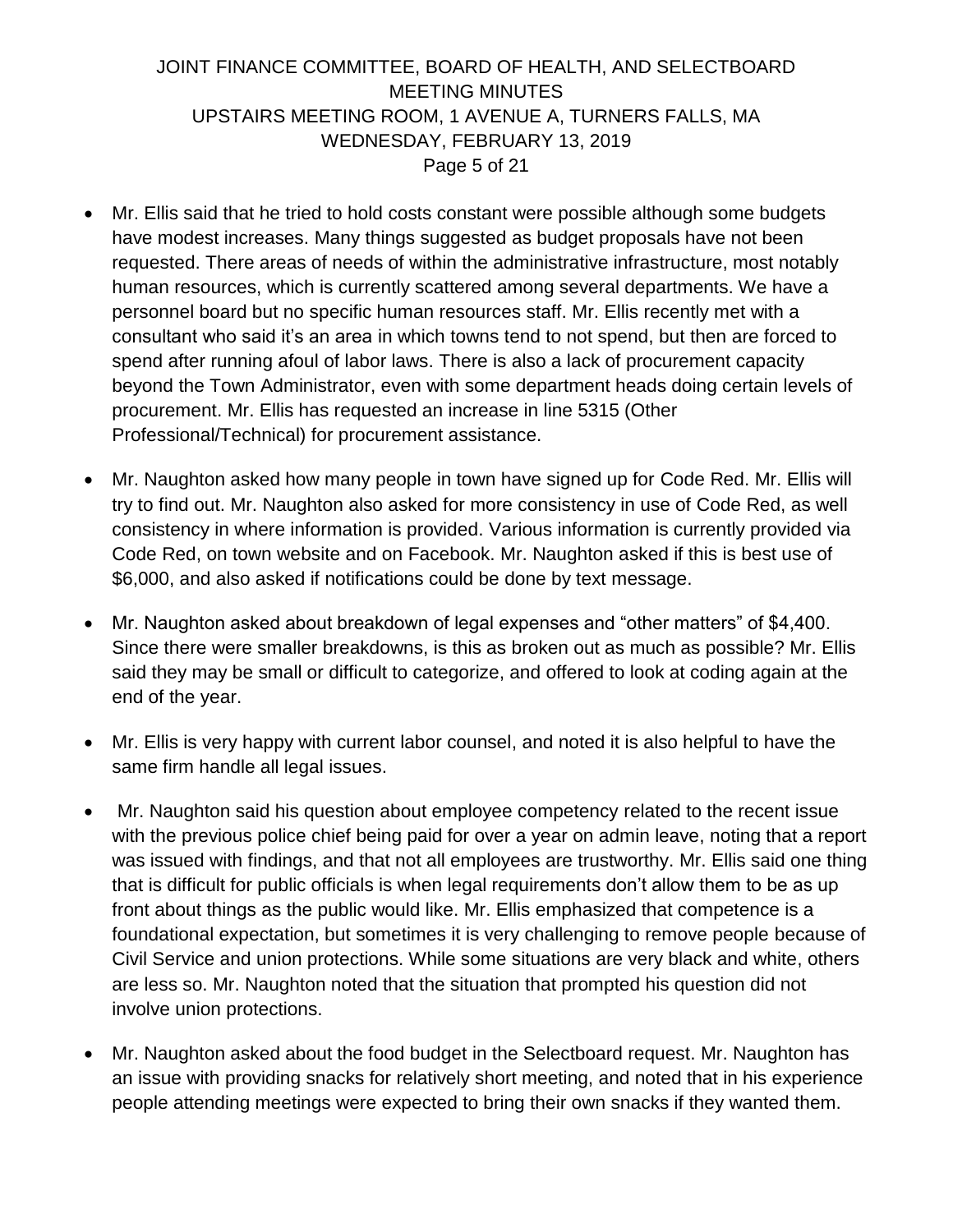# JOINT FINANCE COMMITTEE, BOARD OF HEALTH, AND SELECTBOARD MEETING MINUTES UPSTAIRS MEETING ROOM, 1 AVENUE A, TURNERS FALLS, MA WEDNESDAY, FEBRUARY 13, 2019 Page 6 of 21

Mr. Ellis respects that different people have different views, but said that when we have day long meetings, exams or investigations, he feels we need to provide food and beverages. This is not essential, but Mr. Ellis thinks it's professional in context, and noted that he has less flexibility than his peers to offer this amenity. Ms. Audley noted that this can affect the workplace climate issue by making meetings a more comfortable work environment.

- Mr. Hanold noted that he had submitted the request for more information regarding expenditures for food for meetings, and the additional information in Mr. Ellis's written response resolved his concerns.
- Mr. Naughton liked the explanation, and is now convinced to support something, but is still uncomfortable providing snacks for a 2-3 hour meeting.
- Mr. Ellis left the meeting at 7:31 PM.

### **Library Budget Requests –**

Suggestions, concerns to be resolved, and what we want to highlight or explain to the public about these budgets.

Suggestions for inclusion in the report:

- Ms. Audley is struck by the library's focus on the condition of their buildings and they don't have capacity or funds to think beyond how to keep those buildings open. In spite of capital request, she doesn't feel we have good overview of the condition of the library buildings.
- The condition of buildings is occupying so much attention of staff and trustees that it's difficult for them to plan for the future. It's important for trustees to have buildings in good shape. One reason they want to keep all three buildings is because they don't want town to be the owner of more buildings that are in such poor condition that they cannot be repurposed.
- Making requested improvements allows more focus on providing services.
- Mr. Hanold suggested that we mention collaborations with other agencies and making most of what they have. There is lots of synergy which allows for programs beyond what they can afford themselves.

### **Non-Capital Special Article Requests** –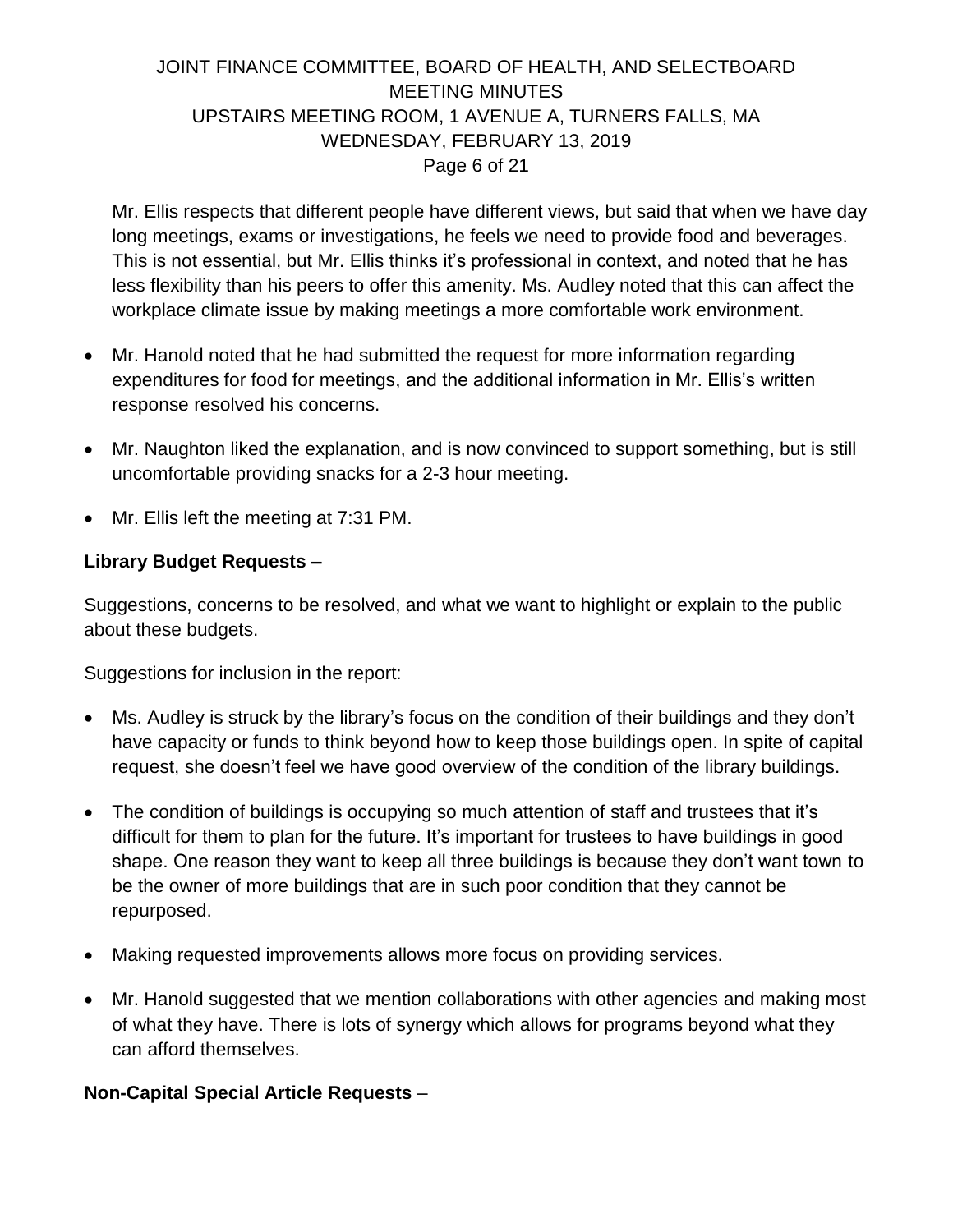# JOINT FINANCE COMMITTEE, BOARD OF HEALTH, AND SELECTBOARD MEETING MINUTES UPSTAIRS MEETING ROOM, 1 AVENUE A, TURNERS FALLS, MA WEDNESDAY, FEBRUARY 13, 2019 Page 7 of 21

Suggestions, concerns to be resolved, and what we want to highlight or explain to the public about these budgets.

- Airport ADA request information will depend on results of next week's meeting with the Airport.
- DPW discretionary Mr. Naughton thinks the question is whether to lock in \$100,000 per year or continue the practice of bringing the total amount available at the beginning of each fiscal year to \$100,000.
- OPEB Mr. Naughton would like to have better idea of what cash value is of having this account in terms of the impact on our bond rating. Mr. Naughton is still not convinced that we aren't better off simply paying benefits as we go.
- Ms. Audley suggested changing some language in the OPEB description to clarify that the town intends to fund OPEB more rigorously, but without necessarily having a formal funding schedule, and will get the new language to Ms. Olsen.

**Discuss Questions and Answers** –Any additional questions for any department can be emailed to Ms. Olsen by 8:30 Tuesday morning, and she will forward them to the appropriate department.

### **Topics not anticipated within in the 48 hour posting requirements –**

**Next Meeting Date:** - February 20<sup>th</sup> to meet with the Airport, make recommendation on Schedules I and II, and review what to include in the Finance Committee Report regarding the Board of Health, DPW and Selectboard requests.

#### **Meeting adjourned at 8:10 PM**

### **List of Documents and Exhibits:**

- Minutes of February 6, 2016
- BOH Questions and Answers
- DPW Questions and Answers
- Selectboard Questions and Answers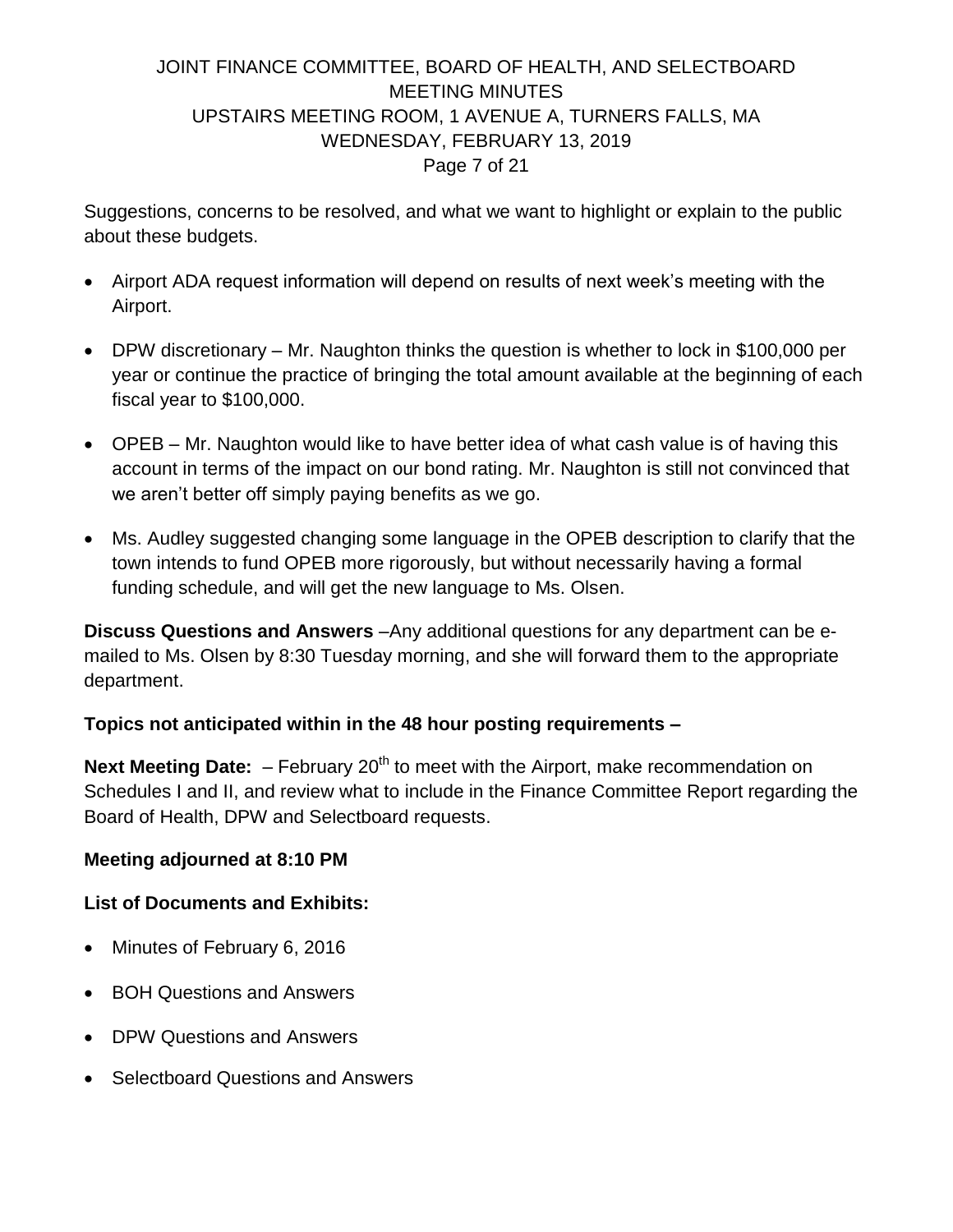# JOINT FINANCE COMMITTEE, BOARD OF HEALTH, AND SELECTBOARD MEETING MINUTES UPSTAIRS MEETING ROOM, 1 AVENUE A, TURNERS FALLS, MA WEDNESDAY, FEBRUARY 13, 2019 Page 8 of 21

#### **BOARD OF HEALTH Questions and Answers**

1. If a nurse is funded, and the former nurse's office is used for legislative presence, where will nurse work?

The legislative representative will not occupy the "nurse's office" so much that she/he interferes with the nurse. Also, I think residents will be pleased to have access to both a nurse and a legislative representative on the first floor of town hall.

The BOH is investigating sharing a full time nurse with at least one other community. If a shared nurse position is funded, the person would hold office hours in Montague and one or two other communities. In Montague the nurse would be required to hold wellness clinics at the senior center and other locations in the villages as has been done before, further freeing up the nurse's office space.

2. What is status of replacing Health Inspector and what is the transition plan for retirement of Director (staff changes, etc)

The BOH decided at their January 2019 meeting to advertise immediately for a director of public health. The intention is to have a new health director in place by late March or early April. That person will work with me until my retirement on or around June 20, 2019. Once the new director is hired we will advertise for a 25/hour/week health inspector.

It seems only fitting that the new director should have a say in hiring a health inspector. It makes no sense to hire the director's subordinate.

3. As we consider the request for a Pub Health Nurse, is there a clear distinction between the services performed in each dept?

The BOH decided at their January 2019 meeting to advertise immediately for a director of public health. The intention is to have a new health director in place by late March or early April. That person will work with me until my retirement on or around June 20, 2019. Once the new director is hired we will advertise for a 25/hour/week health inspector.

It seems only fitting that the new director should have a say in hiring a health inspector. It makes no sense to hire the director's subordinate.

4. Is the unmet demand for nursing services enough to justify a benefited 20-hour position, or is the level set at half-time to maximize recruitment choices?

Please see the table below. We need a nurse if we can share the position with another town or two maybe we could do with 15 hours but not less.

Please note that the 2007 column includes only 9 months of date before the nurse left.

CD = Communicable Disease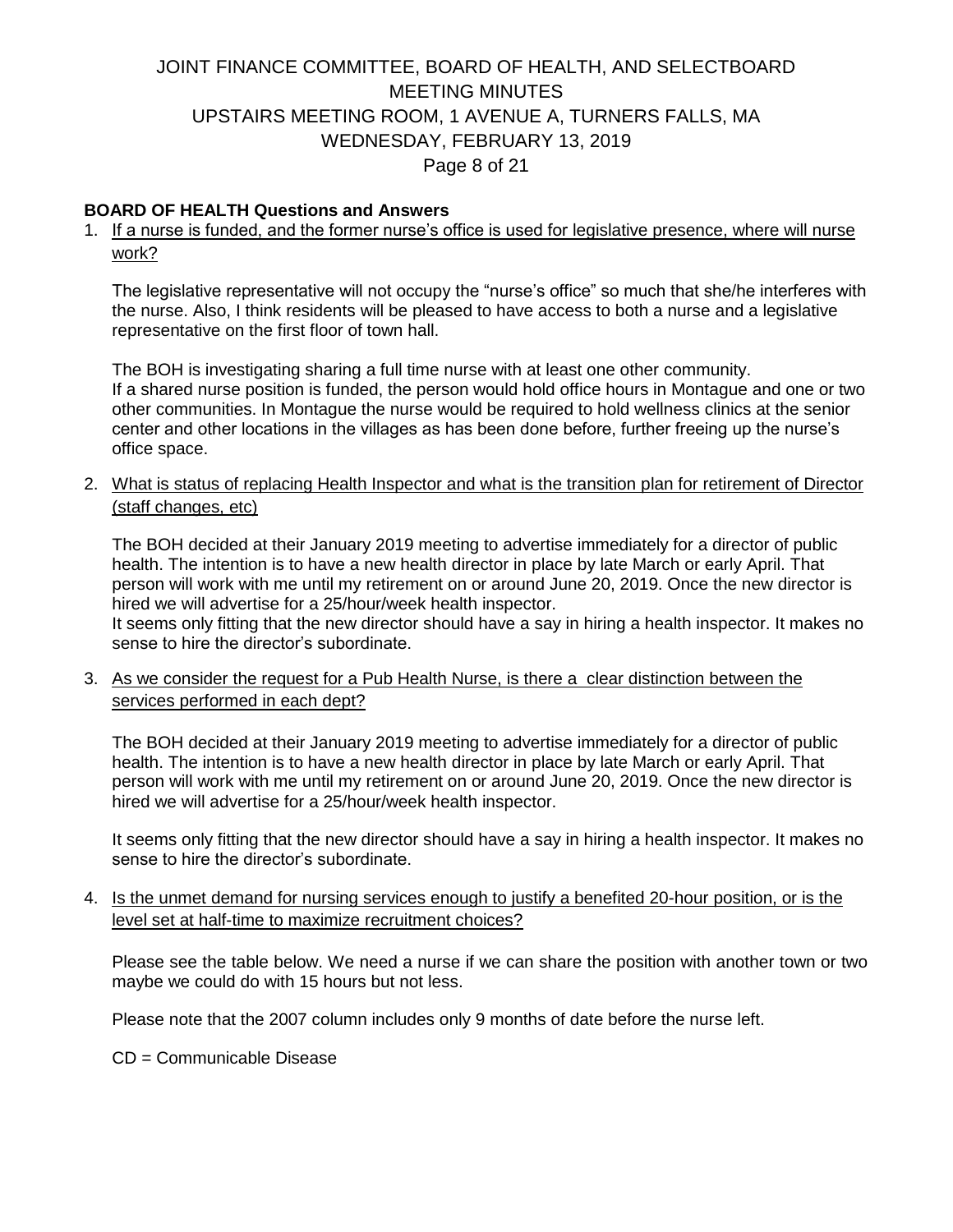# JOINT FINANCE COMMITTEE, BOARD OF HEALTH, AND SELECTBOARD MEETING MINUTES UPSTAIRS MEETING ROOM, 1 AVENUE A, TURNERS FALLS, MA WEDNESDAY, FEBRUARY 13, 2019 Page 9 of 21

| <b>Nurses Annual Report</b>                             | 1998           | 1999           | 2000           | 2001           | 2002           | 2003           | 2004           | 2005           | 2006           | 2007           | <b>TOTAL</b>   |
|---------------------------------------------------------|----------------|----------------|----------------|----------------|----------------|----------------|----------------|----------------|----------------|----------------|----------------|
| Flu Clinic/Immunizations                                | 470            | 500            | 477            | 530            | 438            | 355            | 440            | 529            | 340            | 378            | 4,457          |
| <b>Blood Pressure Clinic</b>                            | 146            | 474            | 468            | 469            | 485            | 430            | 368            | 293            | 245            | 103            | 3,481          |
| <b>Annual Home Visits</b>                               | 15             | 153            | 180            | 171            | 233            | 280            | 289            | 220            | 120            | 425            | 2,086          |
| <b>Annual Office Visits</b>                             | 86             | 425            | 637            | 583            | 740            | 899            | 1358           | 1096           | 756            | 33             | 6,613          |
| Campylobacter                                           |                | 5              |                | $\mathbf{1}$   | 1              | 1              |                |                |                |                | 8              |
| <b>Bat Bite</b>                                         |                |                |                |                |                | $\mathbf{1}$   |                |                |                |                | $\mathbf{1}$   |
| <b>Cat Bites No Rabies</b>                              | $\overline{2}$ | $\overline{4}$ | 4              | 3              | $\overline{2}$ |                |                |                |                |                | 15             |
| Dog Bites No Rabies                                     | $\overline{7}$ |                | 3              |                | 1              | $\mathbf{1}$   |                |                |                |                | 12             |
| Giardia                                                 |                | 1              | $\mathbf{1}$   |                | 1              | 1              | 3              |                | 1              |                | 8              |
| Group A Streptococcus                                   |                |                |                | $\mathbf{1}$   | $\mathbf{1}$   | $\mathbf{1}$   |                | $\mathbf{1}$   | $\overline{2}$ | $\overline{2}$ | 8              |
| Hepatitis B Immunizations<br>(Consist of 3 Does Series) | 108            | 25             | 95             | 65             | 8              | $\mathbf{1}$   | $\mathbf{1}$   | 22             |                |                | 325            |
| Hepatitis C                                             | $\overline{7}$ | 12             | 8              | 15             | 14             | 11             | 19             | 8              |                | 3              | 97             |
| Lyme Disease                                            |                |                | $\overline{2}$ | 3              | $\overline{4}$ | $\mathbf{1}$   | $\overline{4}$ | 15             | 3              | 31             | 63             |
| Pneumonia Immunizations                                 | 36             | 20             | $\overline{7}$ | 21             | 16             | $\overline{2}$ |                | 40             | $\overline{7}$ | $\mathbf{1}$   | 150            |
| <b>Referrals From Existing</b><br>Agencies              |                |                |                | 6              | 21             | 4              | 10             | 9              | 5              |                | 55             |
| <b>Referrals To Existing</b><br>Agencies                | 6              | 16             | 16             | 21             | 20             | 12             | 15             | 15             | 10             | 169            | 300            |
| Viral Meningitis                                        |                |                |                | $\overline{2}$ | 1              |                |                | $\overline{3}$ | $\overline{2}$ | $\mathbf{1}$   | 9 <sup>°</sup> |
| Inactive TB                                             | 13             |                |                | $\mathbf{1}$   |                |                |                |                |                |                | 14             |
| Tuberculosis Skin Testing                               |                | 14             |                |                |                |                |                |                |                |                | 14             |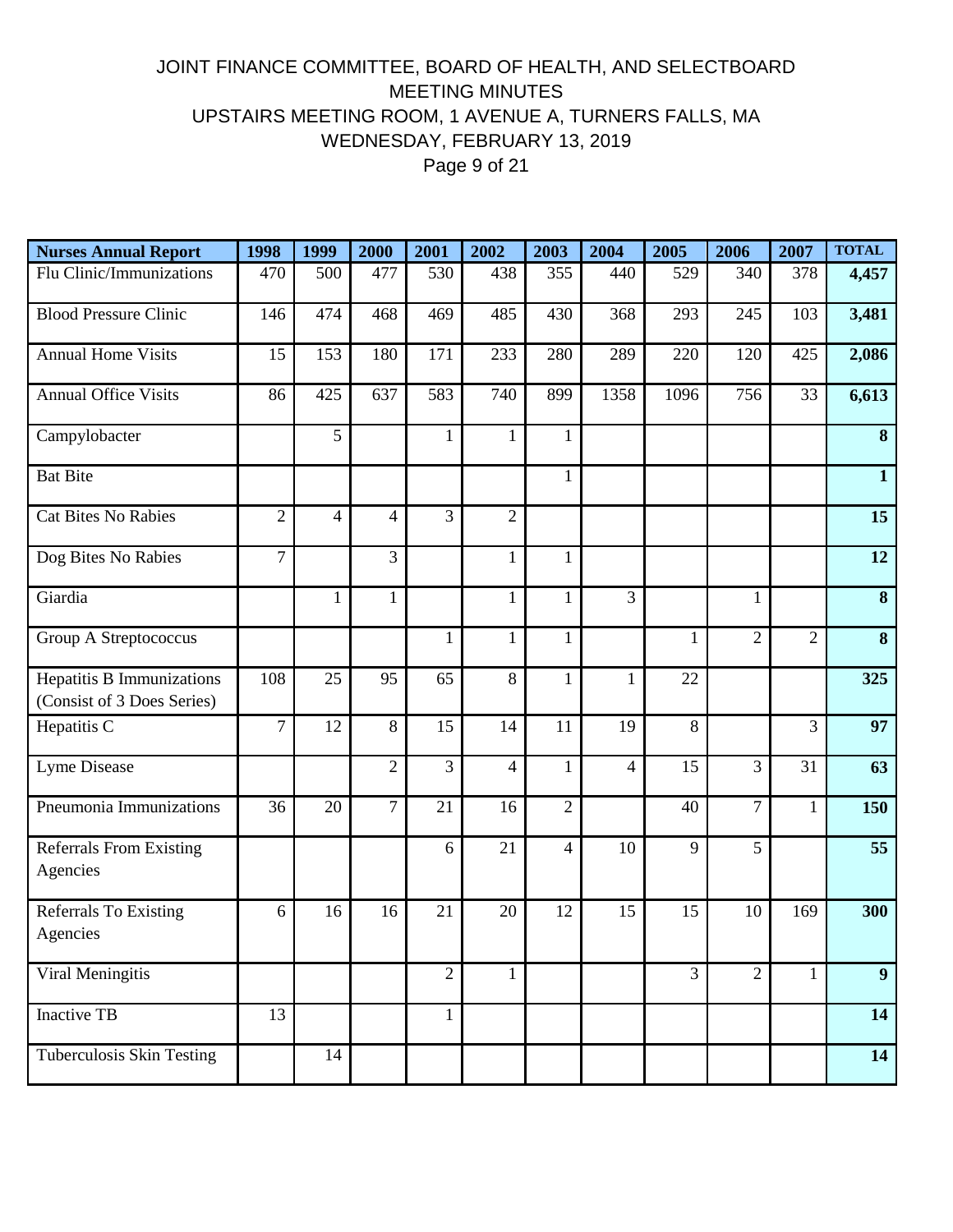# JOINT FINANCE COMMITTEE, BOARD OF HEALTH, AND SELECTBOARD MEETING MINUTES UPSTAIRS MEETING ROOM, 1 AVENUE A, TURNERS FALLS, MA WEDNESDAY, FEBRUARY 13, 2019

Page 10 of 21

| <b>Nurses Annual Report</b>                | <b>1998</b> | <b>1999</b>    | 2000           | 2001           | 2002  | 2003           | 2004           | 2005           | 2006           | 2007           | <b>TOTAL</b>            |
|--------------------------------------------|-------------|----------------|----------------|----------------|-------|----------------|----------------|----------------|----------------|----------------|-------------------------|
| TB Infection, No Disease                   |             | 14             | $\tau$         |                | 1     |                |                |                |                |                | 22                      |
| CD Salmonella                              |             | $\overline{2}$ | $\mathbf{1}$   | $\overline{3}$ |       | $\overline{4}$ | $\mathbf{1}$   | $\mathbf{1}$   | 1              | $\overline{2}$ | $\overline{15}$         |
| <b>CD Disease Pertussis</b>                |             | 9              | $\overline{4}$ | $\overline{2}$ |       | $\mathbf{1}$   | 1              | $\mathbf{1}$   |                | 3              | 21                      |
| CD Hepatitis B                             |             | 1              | $\overline{2}$ | $\mathbf{1}$   |       |                | $\overline{2}$ | $\overline{2}$ | 1              |                | 9                       |
| CD Varicella                               |             | $\mathbf{1}$   |                | $\mathbf{1}$   |       |                |                | 5              | 3              |                | 10                      |
| CD Shigella                                |             |                | 1              |                |       |                |                |                |                |                | $\mathbf{1}$            |
| CD E. Coli                                 |             |                | $\mathbf{1}$   |                |       |                |                |                |                |                | $\mathbf{1}$            |
| CD Listeria                                |             |                | $\mathbf{1}$   |                |       |                |                |                |                |                | $\mathbf{1}$            |
| <b>Press Releases</b>                      |             | 36             | 24             | 17             | 22    | 17             | 15             |                |                | 8              | 139                     |
| CD Influenza                               |             |                |                |                |       |                | $\mathbf{1}$   | $\overline{2}$ |                |                | $\overline{\mathbf{3}}$ |
| CD Hep A                                   |             |                |                |                |       |                | $\mathbf{1}$   |                | $\overline{2}$ |                | 3 <sup>1</sup>          |
| Haemophilus Influenza                      |             |                |                |                |       | $\overline{2}$ |                |                |                |                | $\overline{2}$          |
| Hep A Immunization                         |             |                |                |                |       |                |                |                | 5              |                | 5 <sup>1</sup>          |
| <b>Tetanus Immunizations</b>               |             |                |                |                |       |                |                | $\overline{4}$ | $\overline{3}$ |                | $\overline{7}$          |
| <b>GRAND TOTAL FOR</b><br><b>EACH YEAR</b> | 896         | 1,712          | 1,939          | 1,916          | 2,009 | 2,024          | 2,528          | 2,266          | 1,506          | 1,159          | 17,955                  |

5. In last year's budget narrative you explained that for safety and other reasons, health dept staff would benefit from having certain items of work-related clothing and equipment, but you did not request funding for those items in last year's request and your request for FY20 doesn't mention them. Why?

Why? Because I simply do not have the time to lobby for personal safety. As you know, on November 1, 2018 I lost our 25 hour per week health inspector. That position has not yet been filled. Right now I am simply trying to put out the biggest fires by myself. Every year we are asked to level fund or cut our budgets. I am so tired of requesting money for important things I just don't want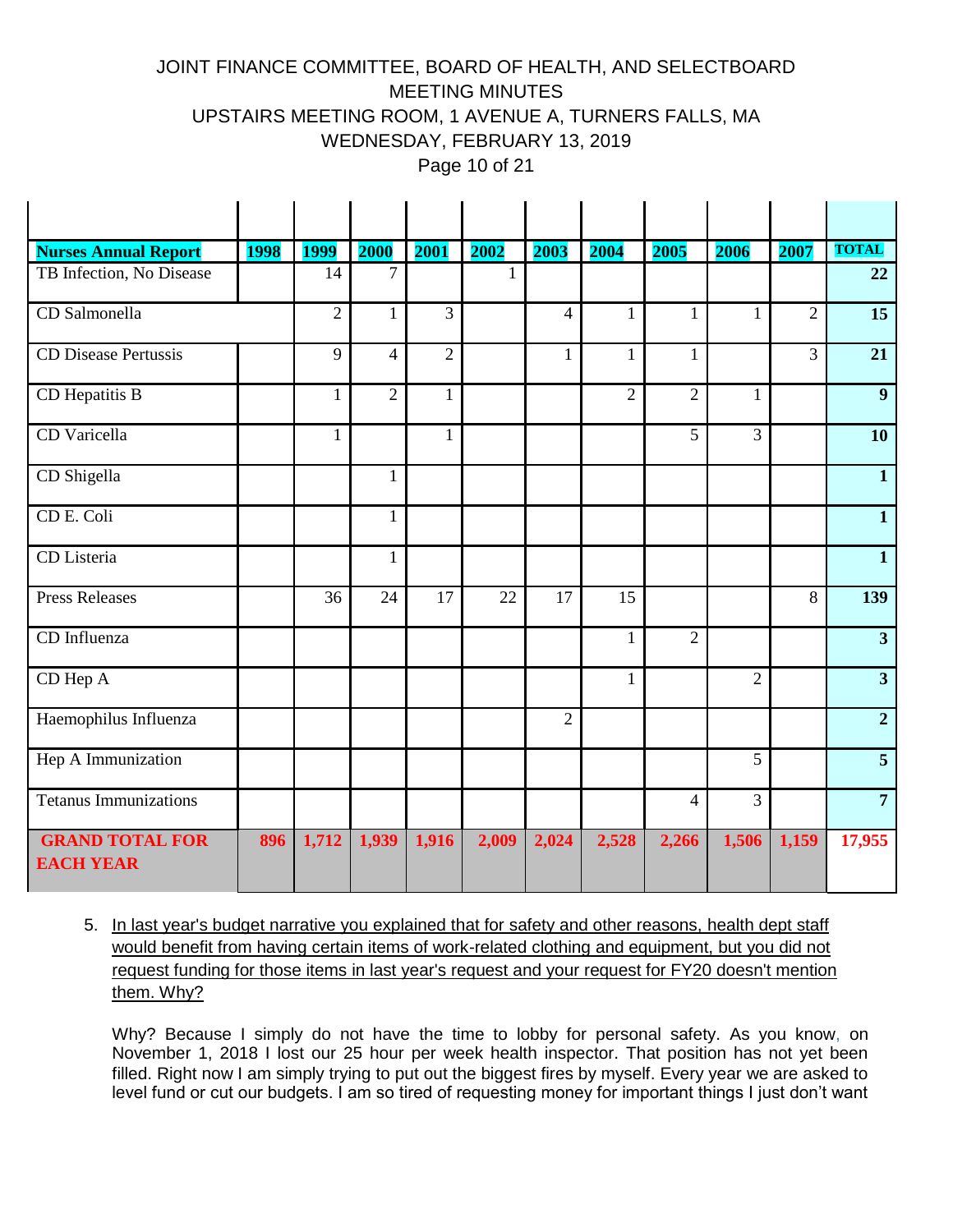### JOINT FINANCE COMMITTEE, BOARD OF HEALTH, AND SELECTBOARD MEETING MINUTES UPSTAIRS MEETING ROOM, 1 AVENUE A, TURNERS FALLS, MA WEDNESDAY, FEBRUARY 13, 2019 Page 11 of 21

to do it anymore. I am tired. It is exciting to see Montague flourish isn't it? Downtown Turners is absolutely bustling. We have new businesses, we have the Great Falls Festival, Mutton and Mead, in 2018 the first annual 3 day RPM fest was held at the Millers Falls Rod and Gun Club, we also Hosted the Pocumtuck Homelands Festival, and a Cannabis Festival in 2018. It is all very exciting but the workload at the Board of Health is untenable. Sometimes magical thinking gets the best of folks and they start thinking a simple computer program meant to handle permitting and some inspections translates into decreasing staff; that is short-sighted and incorrect. Montague is growing, we have more restaurants to inspect, climate change is real, mosquito and tick borne illnesses are on the rise, a flu pandemic is very likely coming, we have a mandate to plan for emergencies, none of this work is going away.

6. Assuming that the "planned retirement" on 6.30.20 is the director, the Health Department is facing a major transition at the end of FY20! Will you and the Board of Health be looking at this and the current health inspector vacancy (and what appears to be a shortage of health directors, inspectors, and nurses regionally) as an opportunity to restructure the department or consider alternative approaches to promoting and protecting public health in our town?

There isn't yet evidence that there is a shortage of health directors, inspectors or public health nurses. What is evident is that a neighboring city, called a town, has so fouled up its mandate to protect public health by enforcing the state sanitary code that it stands alone as an embarrassment across the state. The perceived shortage you mention is a crisis of ignorance not necessarily of available talent and expertise.

I have a question for you: What other departments are you asking to restructure or consider alternative approaches to fulfilling their mandates? Do you believe Montague isn't worthy of a fully functioning, fully staffed Board of Health? Is there something I can do to help you understand the massive about of work I do for Montague? Or is it the money? It's always the money and yet…I can promise you no one in Montague is drinking their own or their neighbor's sewage, because I know where the wells and septic systems are located. I can affirm that septic systems that have been installed over the past 19 years are indeed protecting our water resources. When you go out to eat in Montague you can know the establishment has been inspected for health and food safety. People are safer in their homes because of me. Abandoned, blighted houses are now rehabilitated and inhabited because of the work I do.

The Board of Health plans on hiring a Health Director as soon as possible and then filling the Health Inspector position for FY20. Having been in local public health for 25 years I strongly urge you to keep the Board of Health intact. Montague requires a full-time Health Director and a full time health inspector. All response is local, I am well aware of the state's push for "shared" services and "regionalization" but in Franklin County we have only the FRCOG trying to grab in towns under their extremely costly and stretched thin "Cooperative Public Health Service". It will be to Montague's peril if the town sells out local public health. We are the second most populace town in the country and our Board of Health has an excellent reputation.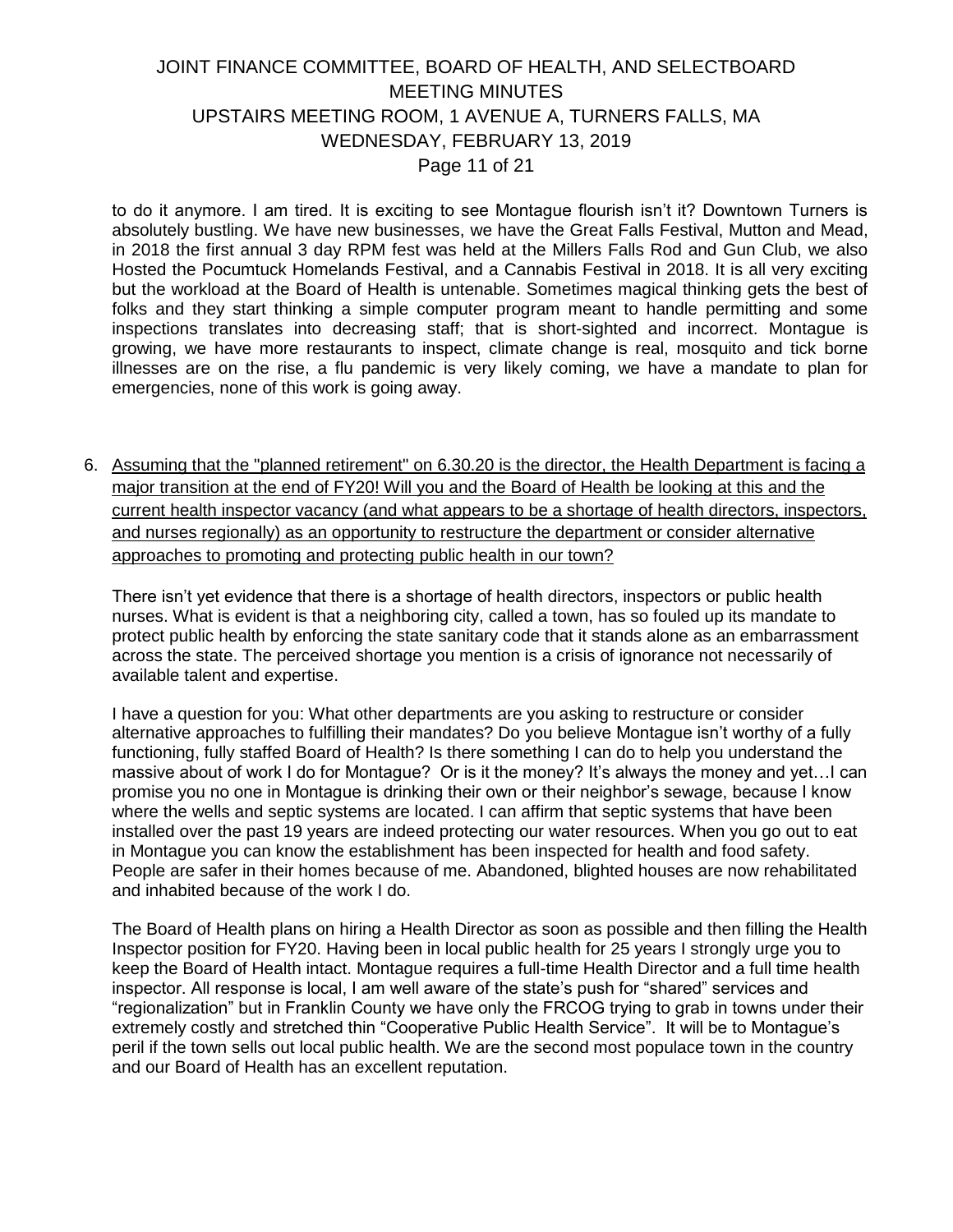### JOINT FINANCE COMMITTEE, BOARD OF HEALTH, AND SELECTBOARD MEETING MINUTES UPSTAIRS MEETING ROOM, 1 AVENUE A, TURNERS FALLS, MA WEDNESDAY, FEBRUARY 13, 2019 Page 12 of 21

Right now the FRCOG has one health agent trying to provide services to 10 towns in Franklin County. Even though the towns are small this model is destined to fail because emergencies happen in every town and such light staffing is not conducive to protecting public health. Further, public health is called "local" because that is what it is meant to be. Local health directors know the community well, know the residents, know where things are, know the good contractors and the troubled restaurants, it is imperative to keep Montague's Board of Health.

7. You've clearly stated in your narrative that you believe Montague should re-establish the position of part-time public health nurse that was eliminated 10 years ago. I don't think you will find anyone on this board who thinks public health is unimportant, but we need more information to understand the problem ... and why Montague having its own half-time nurse is the best solution. So, for example, here are some questions you might try to answer: Does the proposal have backing/support from people or committees who understand the issues involved?

There isn't yet evidence that there is a shortage of health directors, inspectors or public health nurses. What is evident is that a neighboring city, called a town, has so fouled up its mandate to protect public health by enforcing the state sanitary code that it stands alone as an embarrassment across the state. The perceived shortage you mention is a crisis of ignorance not necessarily of available talent and expertise.

I have a question for you: What other departments are you asking to restructure or consider alternative approaches to fulfilling their mandates? Do you believe Montague isn't worthy of a fully functioning, fully staffed Board of Health? Is there something I can do to help you understand the massive about of work I do for Montague? Or is it the money? It's always the money and yet…I can promise you no one in Montague is drinking their own or their neighbor's sewage, because I know where the wells and septic systems are located. I can affirm that septic systems that have been installed over the past 19 years are indeed protecting our water resources. When you go out to eat in Montague you can know the establishment has been inspected for health and food safety. People are safer in their homes because of me. Abandoned, blighted houses are now rehabilitated and inhabited because of the work I do.

The Board of Health plans on hiring a Health Director as soon as possible and then filling the Health Inspector position for FY20. Having been in local public health for 25 years I strongly urge you to keep the Board of Health intact. Montague requires a full-time Health Director and a full time health inspector. All response is local, I am well aware of the state's push for "shared" services and "regionalization" but in Franklin County we have only the FRCOG trying to grab in towns under their extremely costly and stretched thin "Cooperative Public Health Service". It will be to Montague's peril if the town sells out local public health. We are the second most populace town in the country and our Board of Health has an excellent reputation.

Right now the FRCOG has one health agent trying to provide services to 10 towns in Franklin County. Even though the towns are small this model is destined to fail because emergencies happen in every town and such light staffing is not conducive to protecting public health. Further, public health is called "local" because that is what it is meant to be. Local health directors know the community well, know the residents, know where things are, know the good contractors and the troubled restaurants, it is imperative to keep Montague's Board of Health.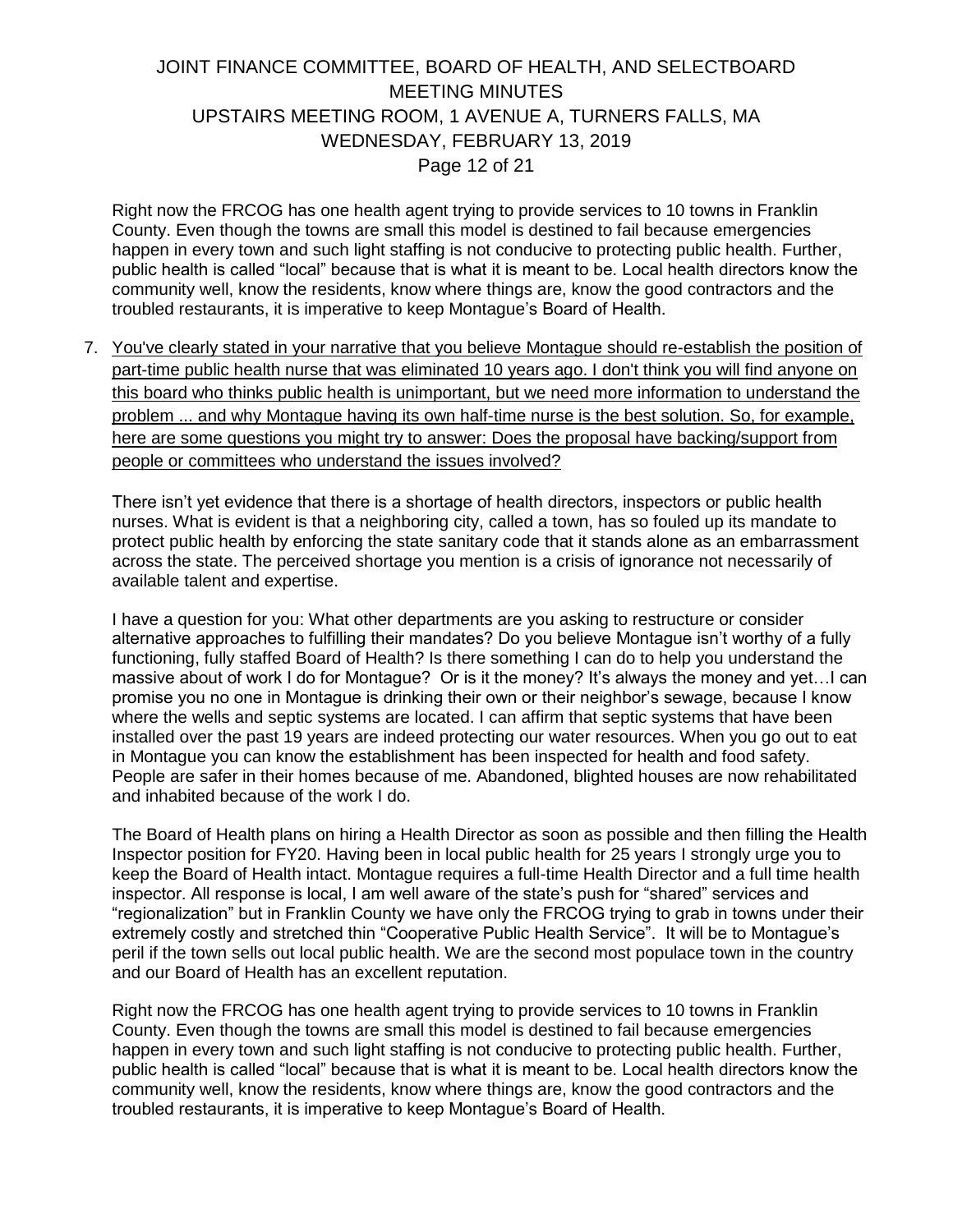## JOINT FINANCE COMMITTEE, BOARD OF HEALTH, AND SELECTBOARD MEETING MINUTES UPSTAIRS MEETING ROOM, 1 AVENUE A, TURNERS FALLS, MA WEDNESDAY, FEBRUARY 13, 2019 Page 13 of 21

8. Do other towns in the region that are demographically comparable to Montague have their own public health nurse?

Yes. As a matter of fact it is a bit embarrassing that given our size we don't have a public health nurse.

9. If so, how does their job description and compensation compare to what you are proposing?

It is exceedingly comparable.

Last year the Finn Comm asked me find out what it would cost to get nurse services from the FRCOG. I did the cost analysis research I got a quote from the "FRCOG's Cooperative Health Service" the cost was \$24,000/year for a 5 hour a week. The figure worked out to \$96.00/hour if one figures in 2 weeks' vacation when the nurse isn't available. I assure you it would be more money in 2020 to hire a nurse from the FRCOG. Fiscally sharing a nurse directly with another town or two is the best way to go. Also, for the purpose of emergency preparedness we need a nurse that is actually available to work on planning for emergencies and working during emergencies. The FRCOG has one nurse for six towns! Where is that individual nurse going to go to help out during a public health emergency? This is truly a terrible model. We share an animal control officer with Greenfield and Deerfield and therefore do not pay the overhead inherent in getting services from the FRCOG or some other entity.

10. Is there evidence of more positive outcomes for towns that have a town nurse, or evidence that Montague residents have experienced adverse effects from not having a public health nurse over the last decade? What services or programs are the town/its residents using currently that would be replaced if we had a town nurse?

I would say depriving residents of services they so fully utilized for almost 10 years is manifestly unjust. Over the last 10 years I have been forced to try to find and keep a 5 hour per week nurse and even with those minimal hours and 3 different nurses people still came to the nurse's offices hours to get vaccinations, medical screenings and referrals.

Over 9 years 9 months in Montague 15, 004 people and received immunizations from our town nurse. There is certainly evidence of positive outcomes for towns that have a nurse. Emergency department visits decrease when a town nurse is available to administer vaccines, annual flu vaccinations are well documented to save lives and decrease hospitalizations from the flu, follow up on communicable diseases and helping people with medication management are extremely important.

The committee is framing questions that are myopic to Montague. This causes you to miss the global impact local public health services have on our community, on our county, on surrounding counties, the state and so on. Public health is huge. We are ethically and morally bound protect and service society. We have a responsibility to take care of our residents, it is unsavory to expect other towns to do what we won't.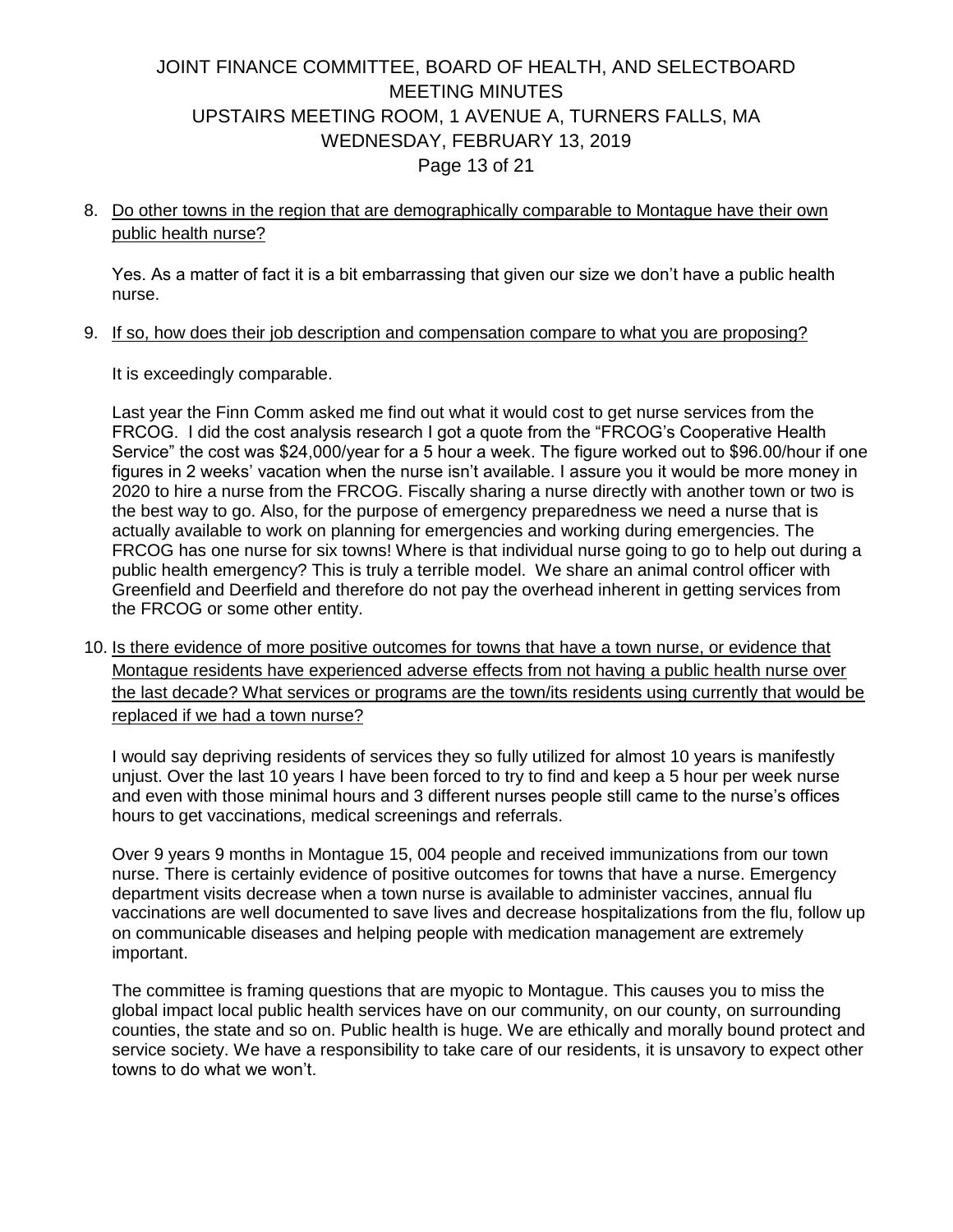### JOINT FINANCE COMMITTEE, BOARD OF HEALTH, AND SELECTBOARD MEETING MINUTES UPSTAIRS MEETING ROOM, 1 AVENUE A, TURNERS FALLS, MA WEDNESDAY, FEBRUARY 13, 2019 Page 14 of 21

Some services that sorely need to be reinstated include individual screenings for high blood pressure, diabetes, cholesterol, bone density screening, PT/INR for people on Coumadin/warfarin. Other services include, suture removal, dressing changes, vitamin B12 injections, immunizations, including annual flu clinics, pneumonia, Hepatitis B, TB testing for high risk individuals. Medication management, health education and medical referrals.

The fact that Conway, Gill, Deerfield, Greenfield, Erving, Amherst, Northampton, Ware, and Belchertown all employ town nurses should assuage any concern you might have that I am lobbying for a nurse because I have time to take writing long, desperate missives!  $\square$ 

Other services and activities of Montague's Public Health Nurse.

Health alerts, educational materials and press releases should be provided on a variety of public health topics to Montague residents in several formats. Some topics that were once and will again be covered in press releases were/are: vector-borne illness prevention, mosquito and tick control methods, prevention of Lyme disease, communicable disease follow up, immunization information, healthy homes, rabies control, food and other product recalls.

Health Promotion is a critical component of public health and is addressed in many ways. Besides one to one conversations with individuals requesting advice/information, literature should be frequently given or mailed as additional guidance. Brochure containers were once placed throughout the town of Montague at 6 different sites. The information was changed every month and covered aspects of wellness, health promotion, first aid, and tips on managing many diseases and disabilities. Information fairs were conducted at the Gill-Montague Senior Center during the flu/pneumonia clinic in the fall every year.

Technical and educational support to community agencies would again be provided via collaboration, consultations and hands on service. Agencies served were: Sheffield School, Hillcrest School, Turners Falls High School, Franklin County Technical School, Montague Catholic Social Ministries, Brick House, Survival Center, Greenfield Community College-Nursing Department, Gill-Montague Senior Center, Franklin County Home Care, and Visiting Nurses Association these agencies once served as outreach sites for community education materials, sponsored health fairs, promoted and participated in immunization projects for their students, patients, and staff.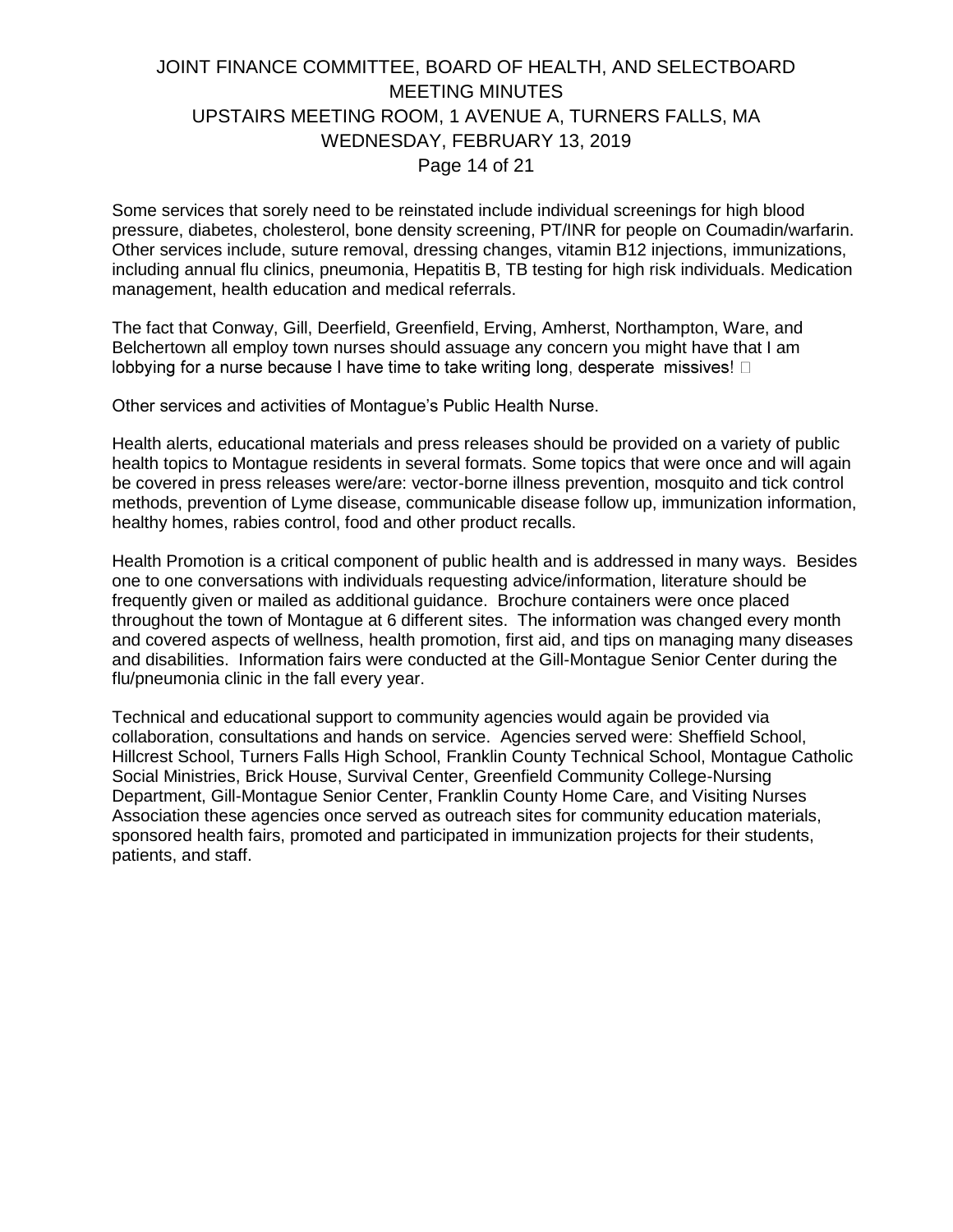# JOINT FINANCE COMMITTEE, BOARD OF HEALTH, AND SELECTBOARD MEETING MINUTES UPSTAIRS MEETING ROOM, 1 AVENUE A, TURNERS FALLS, MA WEDNESDAY, FEBRUARY 13, 2019 Page 15 of 21

#### **Department of Public Works** Questions and Answers

#### **190-PUBLIC BUILDINGS**

1. The budgets for several accounts (for example, Electricity) are significantly higher than historically necessary. Why?

At this point, while there is some buffer, the FY20 requests are not out of line if you go back to the highest expense for each line item in the expense history and add a modest cost escalator.

2. Is there any explanation for why the Police and DPW buildings are now using more water?

There is not a noticeable increase in the water used by the Police Department, but the bill now includes a \$60 sprinkler fee. The DPW usage fluctuates quite a bit year to year, I'm not sure why, but the total cost is still less than \$1K/yr.

#### **420-DPW**

1. Retirement Dec 2019 appears to be planned for by existence of THREE Heavy Equipment Operators. Is this so, or is staffing changing?

There have been 3 HEOs. After a retirement a few years ago, the attempt was made to reduce HEOs to 2, but this did not last.

2. Several accounts in the 524# sequence seem underspent in FY2019; is stronger spending expected before July 2020?

Yes.

3. Other accounts in Department 422 rose per "current spending." Current spending does not seem to support all of it.

The following accounts had that description for the increase:

5242 Bldg R & M increased \$500 to \$3,500. The DPW is doing more maintenance on Town buildings. \$4,780 was spent in FY17.

5310 DOT Testing increased \$1,000 to \$3,500. The current budget of \$2,500 was already overspent as of 12/31/18.

5345 Advertising increased \$500 to \$1,500. The current budget of \$1,000 was already overspent as of 12/31/18.

5435 Tools increased \$500 to \$4,000. Last year almost \$7,000 was spent.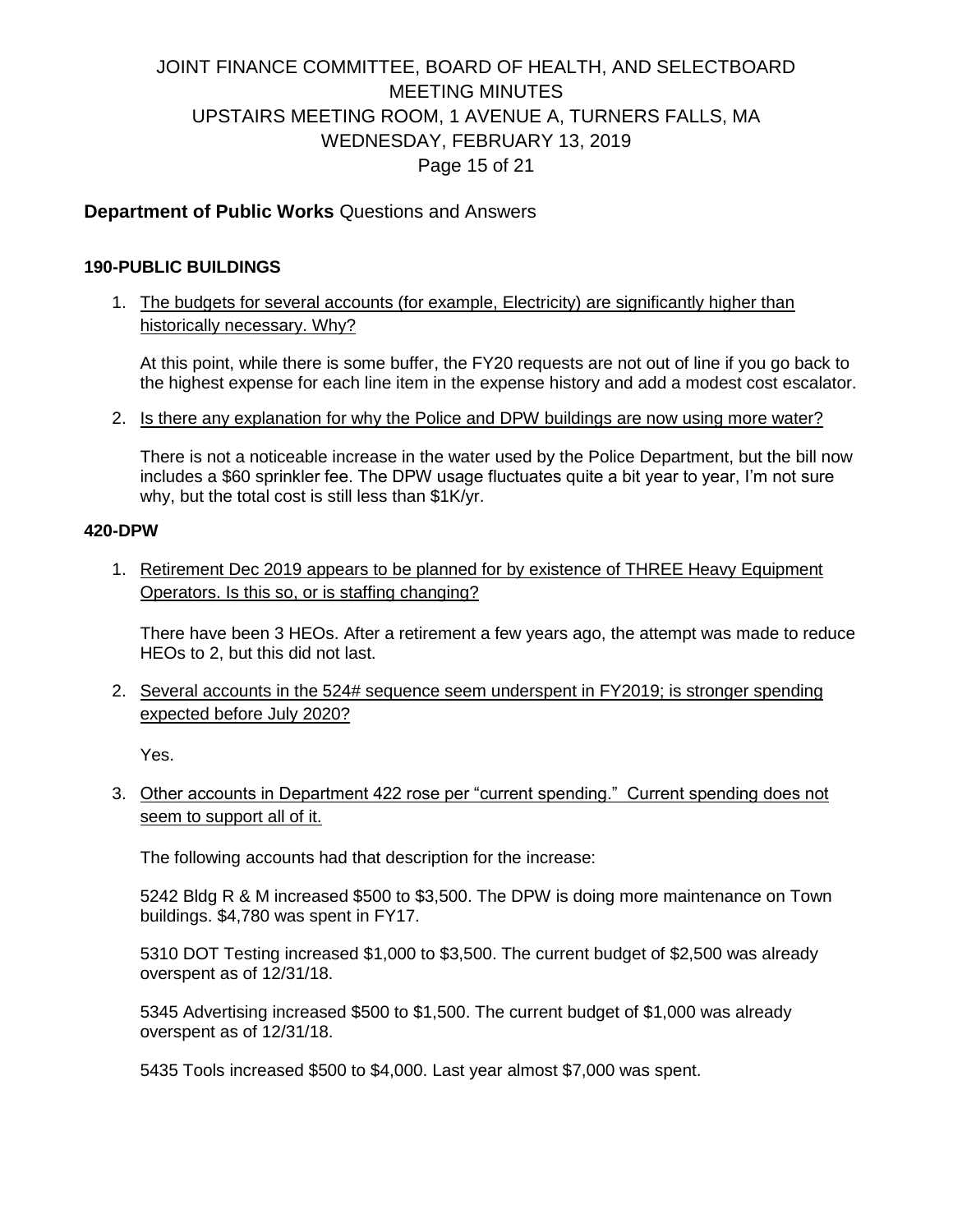## JOINT FINANCE COMMITTEE, BOARD OF HEALTH, AND SELECTBOARD MEETING MINUTES UPSTAIRS MEETING ROOM, 1 AVENUE A, TURNERS FALLS, MA WEDNESDAY, FEBRUARY 13, 2019 Page 16 of 21

5484 Vehicle Parts/Accessories increased \$5,000 to \$75,000. Last year almost \$79K was spent.

5582 Uniforms/Clothing increased \$1,000 to \$6,000. Last year \$5,800 was spent.

5783 Hoister/Other Licenses increased \$300 to \$1,500. Last year \$1,300 was spent.

#### **661-449- WPCF HIGHWAY**

1. What causes the fluctuations in this budget? Do you have a projection for how FY19 will come out?

\$21K of the FY16 expenditures were for expenses related to a special article project that required additional work within the scope of this budget. FY15 expenses included over \$16k to fix a rodder pump. The remaining fluctuations in the past were mostly to do with the natural variance in needs. It's worth noting that in FY19 we started using this budget to do more planned maintenance of the sewer lines, and expect to spend a majority of the budget each year.

2. What happens if this budget is overspent?

Since this budget is appropriated separately, an over expenditure would require either a reserve fund transfer, a town meeting transfer, or an end of year Chapter 44 Section 33B transfer.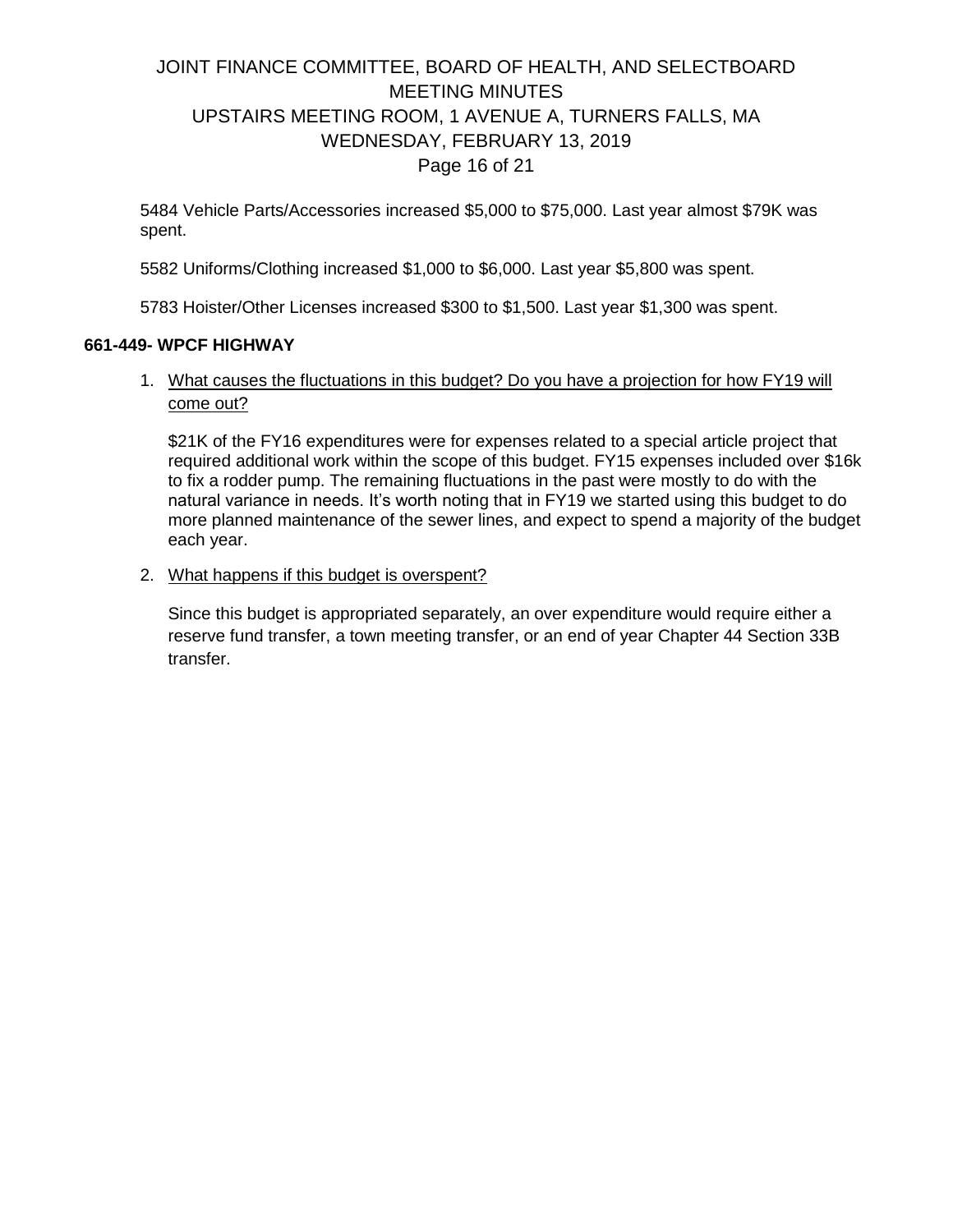# JOINT FINANCE COMMITTEE, BOARD OF HEALTH, AND SELECTBOARD MEETING MINUTES UPSTAIRS MEETING ROOM, 1 AVENUE A, TURNERS FALLS, MA WEDNESDAY, FEBRUARY 13, 2019 Page 17 of 21

#### **Selectboard Departments** Questions and Answers

#### **122-SELECTBOARD**

1. Personnel Board – recommendations, if any, for change of wages for appointed Treasurer and Children's Librarian?

Ms. Seymour is currently on step 3 and would normally go to step 4 for Fiscal Year 2020. Ms. Seymour requested an increase to step 7 for Fiscal Year 2020. On January  $28<sup>th</sup>$ , the Personnel Board voted to recommend a compromise of the Treasurer/Tax Collector's request, specifically recommending two step increases each for Fiscal Years 2020 and 2021 so that Ms. Seymour would be at step 5 for FY2020 and Step 7 for FY2021.

The Children's Librarian position is more complicated as it is a union position and we are unable to discuss this until a resolution is reached.

2. What is the Code Red system used for? How often is it used? How many people have signed up for it? Could it be used more effectively, and if so how? In these days of Facebook and Twitter, is it still necessary?

Code Red Users

DPW – does not use

Town Clerk -uses code red to announce elections. This could be anywhere from 1 to 5 times a year – depending on the election cycle. Announcements are made the night before an election, stating the hours the polls are open and telling voters what is on the ballot. Receive positive feedback every single time code red is used. Residents like the reminder and always send thanks.

Police -it is an invaluable tool for missing kids/persons, school shooting or any major emergency the town may face and the utilization of code red can keep people informed (elderly) who may not be on social media. I also learned that code red can also be used area specific geographically which is a plus.

Parks & Rec – currently uses twice a year, once for Sawmill Run (for safety) and once for Eggstravaganza (for marketing)

Selectboard Office – has used it less frequently in recent years, but Wendy has used and is familiar with the tool, but Chief Dodge seemed to be the one who really mastered how to use it to target certain areas of town. We may need Code Red to come out to provide new training for key staff.

Steve's Commentary – I think multi-modal communication is very important because our users are varied and do not necessarily actively pursue Town information and updates. The SB office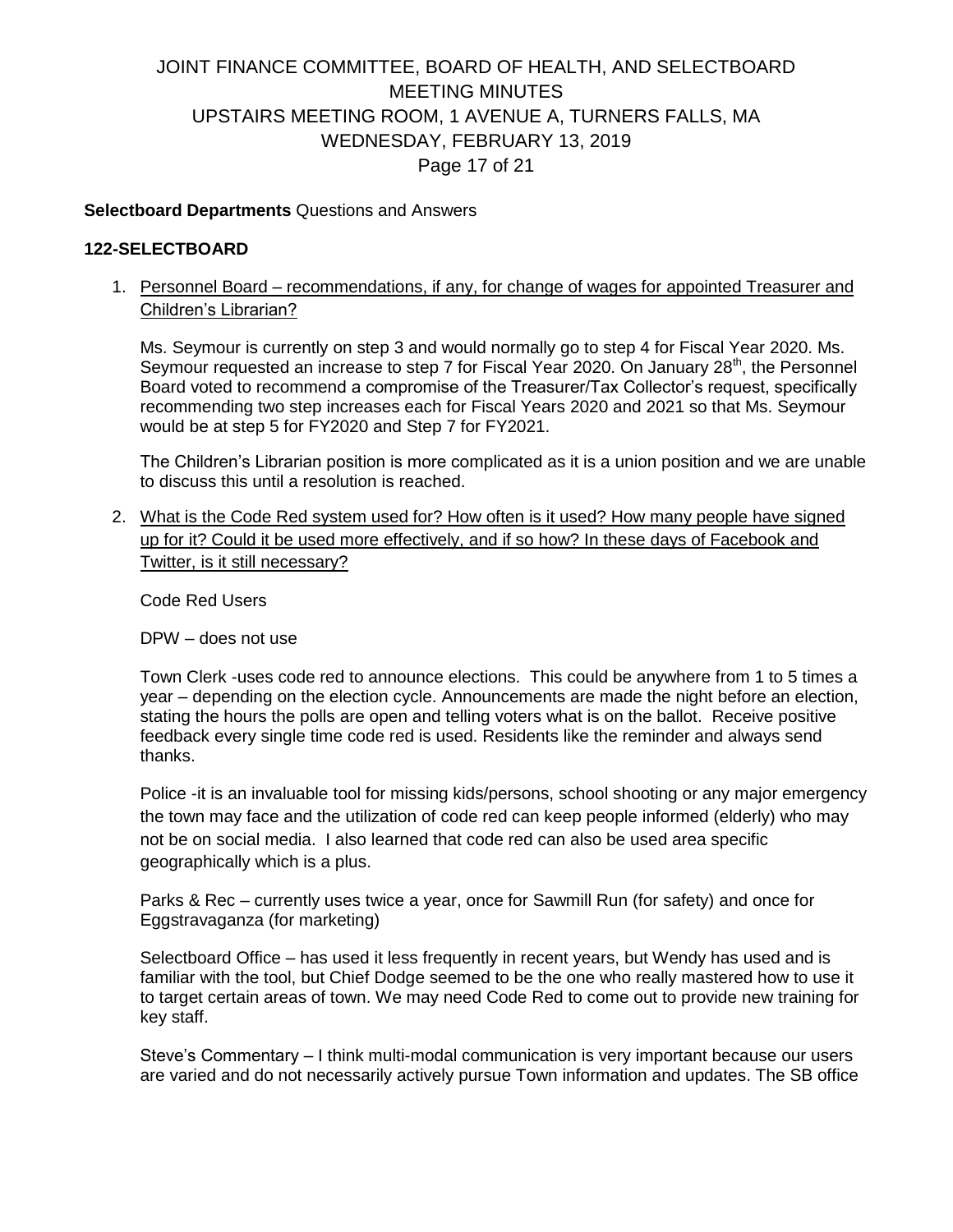# JOINT FINANCE COMMITTEE, BOARD OF HEALTH, AND SELECTBOARD MEETING MINUTES UPSTAIRS MEETING ROOM, 1 AVENUE A, TURNERS FALLS, MA WEDNESDAY, FEBRUARY 13, 2019 Page 18 of 21

uses the web site and, more effectively (we believe), Facebook, as distribution outlets. I've not actively used Code Red, but think it has its time and place and is an important tool.

3. (Police question not for Chief Williams) Can the residents and taxpayers of Montague be assured that competence is a requirement for employment by the Town, and that incompetence may constitute cause for dismissal?

*Before I begin my response, I need to ask whether this question is truly one for the Finance Committee to consider as part of the budget development process. -- Steve* 

Competence is a foundational expectation of employment with the Town of Montague. In the context of police staff, as this question is framed, we ensure competence by following state requirements for both reserve officers and full time officers. The state's Reserve Academy includes 270 hours of training and its full Full-Time Academy includes 720 hours. Additionally, MPD runs its own Field Training Officer Program for Reserves after they complete the state program, to provide further evidence of their competence. The MPD provides ongoing training and active supervision, which is overseen by the Chief with support from the Lieutenant.

The job of law enforcement personnel is extremely broad and requires a wide range of skills and abilities. It is possible that individual officers may display relative strengths and weaknesses with respect to specific competencies, but we are confident that systems are in place to ensure a high level of individual and collective competence at the onset and over the course of officers' employment with the Town of Montague.

With respect to dismissal, the question may be complicated by protections associated with civil service and union contracts, but those protections do not negate reasonable expectations for job performance.

4. Please explain the need for 5582 Food I am reluctant to recognize Food as a regular requirement. Can the need be met by a pot-luck approach, lest staff meetings become more involved?

The Selectboard Office frequently finds itself as the facilitator of events of such duration that offering coffee and some food items would be appropriate. In the past 12 calendar months, this has included unusual events, such as full day investigative hearings, and more routine events such as full day civil service assessments, as well as multi-hour trainings by outside facilitators. We also hold  $8 - 10$  department leader meetings of 2+ hours.

Could we make it pot luck? Yes, but it would require coordination and require that staff members spend their off-time (or work time) and their own money for the purpose. In fact, that's how we manage all of our office holiday events, birthdays, and retirement parties. Those are generally celebratory events and it is reasonable to ask staff to support them in that fashion.

I requested the budget because I think it is fair and reasonable to provide a modest amount of food to people when they are in an extended meeting environment (DLT and training) and because it may be required when we have unplanned events such as the hearings and civil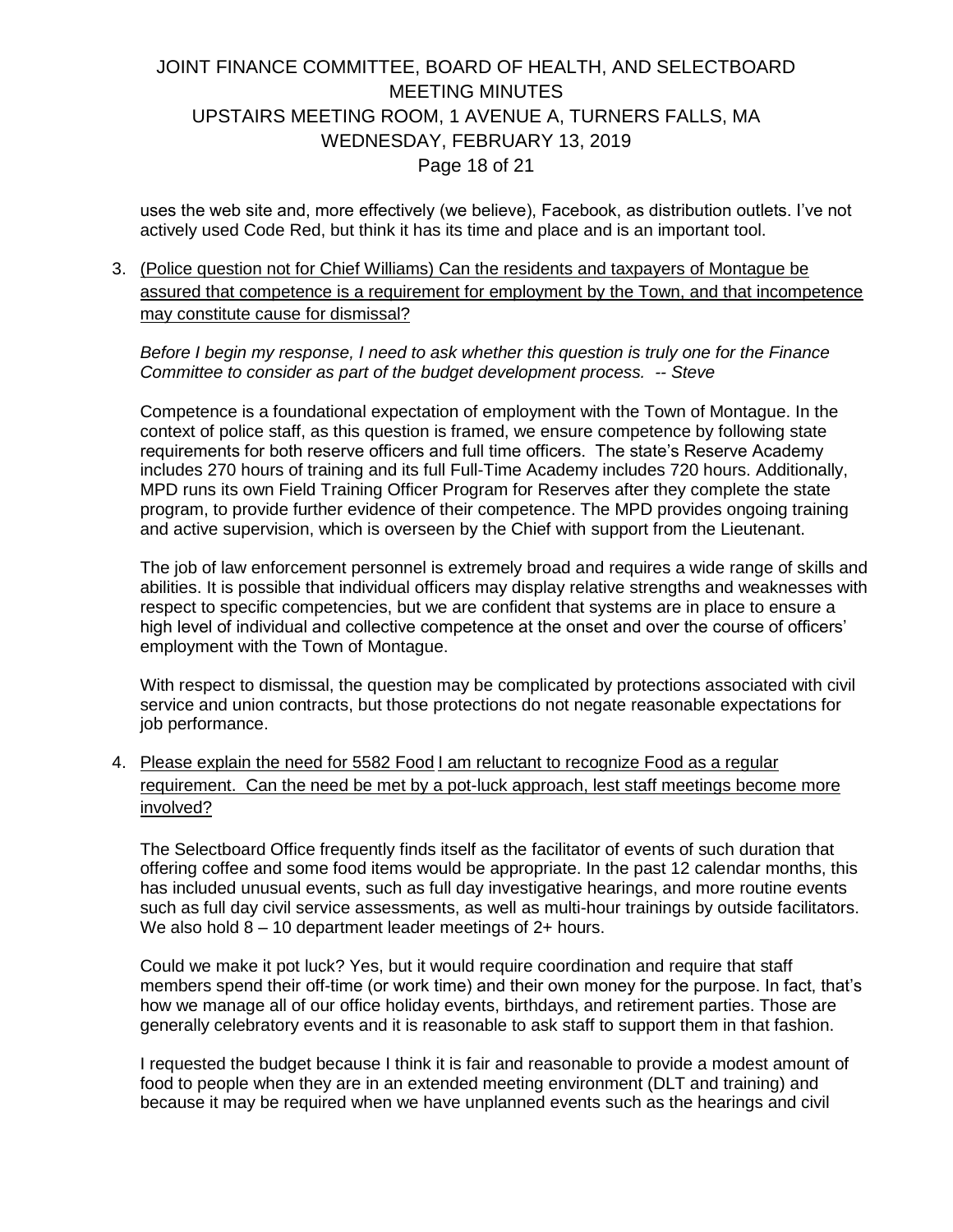# JOINT FINANCE COMMITTEE, BOARD OF HEALTH, AND SELECTBOARD MEETING MINUTES UPSTAIRS MEETING ROOM, 1 AVENUE A, TURNERS FALLS, MA WEDNESDAY, FEBRUARY 13, 2019 Page 19 of 21

service proceedings I referenced above, as well as other events such as the full day State Cultural Committee site visit that the Town hosted when the TF village center was being evaluated for possible Cultural District designation.

5. Has there been any progress in determining what would be involved with closing the airport and returning the land to other uses? I ask because at last year's ATM Michael Nelson said that "we" need to get better information, and looking ahead to this year's meeting I'm curious if anyone has followed up on that.

The Town has for many years and on an ongoing basis accepted the standard terms and conditions associated with MassDOT Aeronautics grant programs, which would prohibit the Town from taking action to dissolve or reorganize the airport commission or from closing and repurposing the airport for a period of 20 years from the time the grant is awarded and accepted by the community. I have not engaged MassDOT or legal counsel to explore the matter with greater specificity, but it is reasonable to assume that the town would need to repay some or all of the grant funds received from MassDOT within the past 20 years. Other funding sources may have similar requirements.

6. The 5315 amount seems to be settling in at a notably higher level than in earlier years. Are you adding work-scope that wasn't there before, or balancing workload by Exec Assistant?

We reduced the request for support for meeting minutes development by 16% to \$5,000 and added \$3,000 to allow for procurement assistance and cost estimating services, as required. This was a formal recommendation of the CIC and was encouraged by the Selectboard during my performance evaluation as a means to reduce the amount of time I devote to procurement and to help us access the expertise needed to get better quotes for building and other projects. I'd considered a small discretionary account that could roll across years, but given the discomfort the Finance Committee has expressed with such accounts, I thought this a better approach.

#### **151-TOWN COUNSEL**

1. Please provide a description of how this budget is being spent in FY19, and what the expectations are for FY20. I would like to have a better understanding of both what is being done and of the split between what might be called "routine" matters (contract negotiations, department questions, etc.) and extraordinary matters (suits brought by the town and suits brought against the town).

As described below, expenses through the first six months of the fiscal year totaled \$24,124, which projects very favorably relative to the \$98,000 allocation in the FY19 budget. It is possible that this line will remain substantially underspent.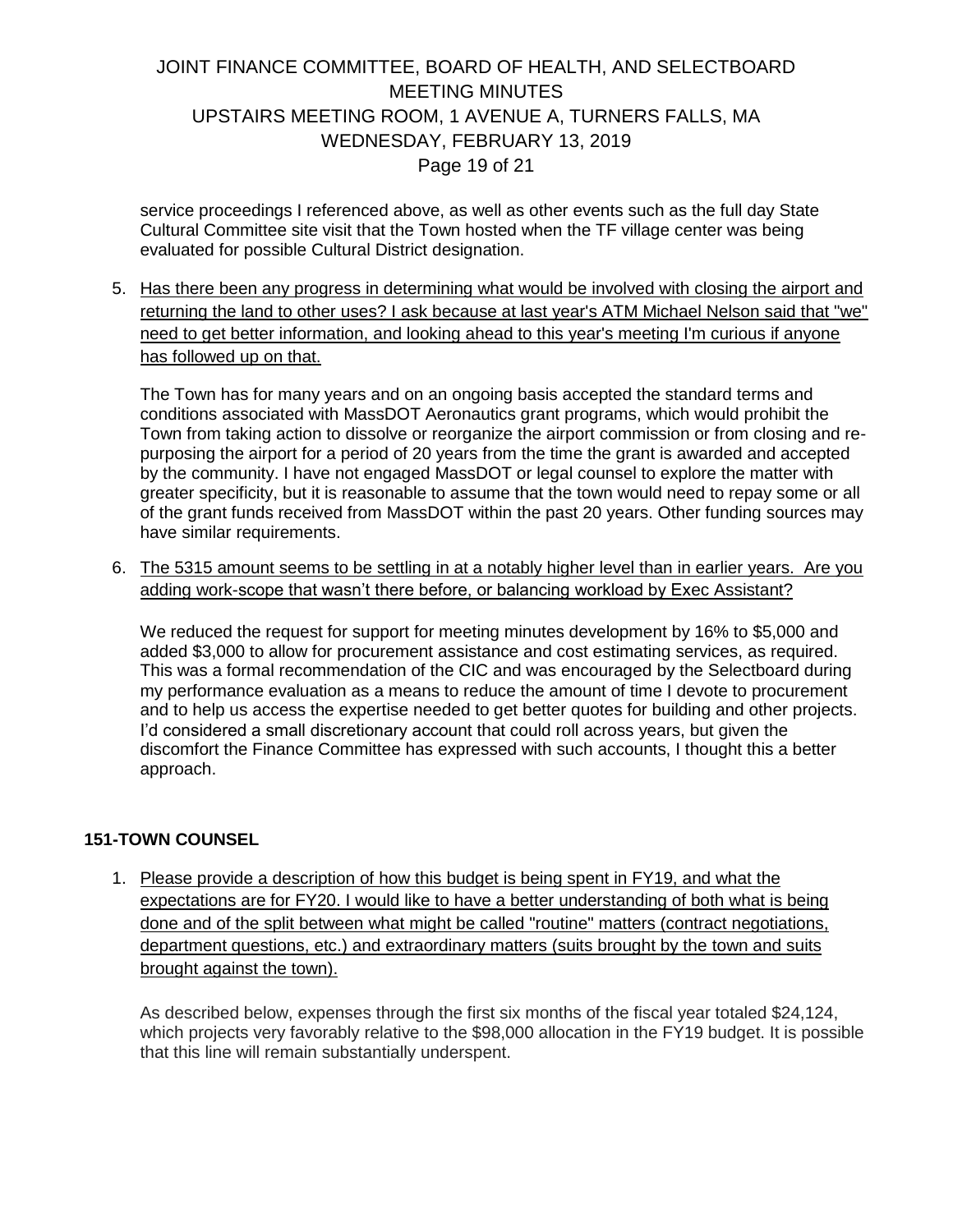# JOINT FINANCE COMMITTEE, BOARD OF HEALTH, AND SELECTBOARD MEETING MINUTES UPSTAIRS MEETING ROOM, 1 AVENUE A, TURNERS FALLS, MA WEDNESDAY, FEBRUARY 13, 2019 Page 20 of 21

With regard to current year spending, collective bargaining will begin in earnest in February, requiring greater use of counsel as we work on contracts with NAGE, UEW, and NEPBA. This expense may continue into the first half of FY20, depending on how quickly sides come to agreement. Looking at some of our larger detail lines, expense related to the Southworth mill may continue over the next several months, but zoning related expenses should be completed following STM.

| <b>Expense Lines</b>         | <b>Through</b><br>12/31/18 | <b>Total Legal Expenses by FY</b> |               |  |  |  |  |
|------------------------------|----------------------------|-----------------------------------|---------------|--|--|--|--|
| Zoning Bylaw Review          | \$<br>5,233                | 2018                              | \$<br>78,753  |  |  |  |  |
| Southworth Case              | \$<br>4,603                | 2017                              | \$<br>94,991  |  |  |  |  |
| <b>Other Legal Matters</b>   | \$<br>4,428                | 2016                              | \$<br>69,569  |  |  |  |  |
| <b>Personnel Issues</b>      | \$<br>3,903                | 2015                              | \$<br>104,258 |  |  |  |  |
| <b>Collective Bargaining</b> | \$<br>1,663                | 2014                              | \$<br>68,222  |  |  |  |  |
| <b>Strathmore Deed</b>       | \$<br>1,610                | 2013                              | \$<br>79,292  |  |  |  |  |
| <b>DPW Building Project</b>  | \$<br>1,138                |                                   |               |  |  |  |  |
| <b>Disbursements</b>         | \$<br>1,549                |                                   |               |  |  |  |  |
| Total                        | \$<br>24,124               |                                   |               |  |  |  |  |

A year to year account of legal costs appears in that same table and shows the unpredictable nature of this budget and highlights the unpredictable nature of this line. I do, however, expect the legal budget outlook should remain favorable relative to appropriation this year. It is my recommendation that we maintain this budget at level funding for FY20 at this point in the budget process, but look at it as a place we could go to create flexibility later in the process if needed.

#### 2. Does the consolidation of services with K-P Law result in any cost savings?

Yes, I believe it does, but that assessment relies on a simple matching of hourly costs (In FY19 KP is at \$185/hour vs SHQ which proposed \$225/hour). Having worked with both companies, there is nothing to indicate that KP is less time efficient than SHQ, particularly because they capped travel time at a maximum of 1 hour, which was similar to our SHQ attorney's travel time. In comparison to the years in which SHQ failed to bill the town for costs above our agreed upon \$20,000/yr retainer, well, that was a deal, but they were shifting us to straight hourly billing.

#### 3. Is the amount adequate for a year with three labor contracts in negotiation?

Based on experience to date, which is limited, I think the \$98,000 is sufficient to cover the cost of contract development, but my experience with this year's process is not complete so I can't answer that definitively.